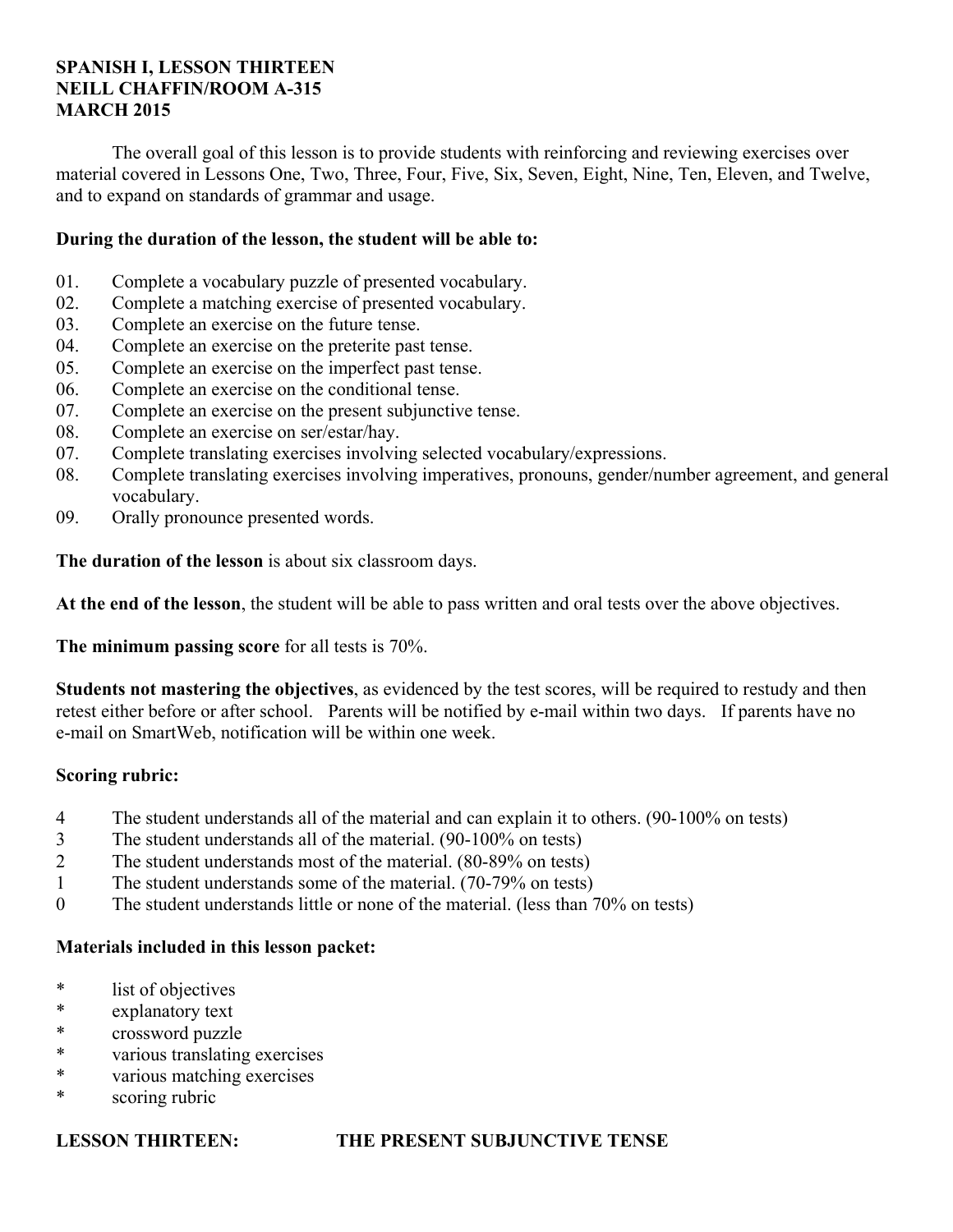During the last twelve lesson packets, we have concentrated on the simple indicative verb tenses: the present, preterite, imperfect, future, and conditional. There are, however, fourteen verb tenses in Spanish. Many of these lie outside the scope of my first year Spanish class, but there is one more that I want to teach you this year. My primary rationale for this is to give you a better understanding of some of the imperative forms. The formal imperatives and the familiar negative imperatives are in the *present subjunctive tense*.

 So, what is the "subjunctive"? It is not used much in English, but it is used a great deal in Spanish. The "subjunctive" is a verb form that is used after verbs that express certain situations, such as uncertainty, doubt, emotion, or a command. There are two subjunctive simple verb tenses: the present subjunctive and the imperfect (past) subjunctive. In first year Spanish we are going to deal only with the present subjunctive, since it is used to express the formal imperatives (commands) and the negative familiar imperative (command).

The present subjunctive is used for the following purposes:

- \* for the singular and plural, affirmative and negative, commands;
- \* for the familiar negative command;
- \* when a verb expresses an insistence, a wish, a suggestion, a preference, or a request;
- \* when a verb expresses a sense of doubt, happiness, fear, sadness, or some other such emotion;
- \* when a verb expresses a sense of regret, possibility, importance, doubt, or urgency;<br>\* and many many other situations that involve the above conditions
- and many, many other situations that involve the above conditions.

 I will not go into a full explanation of the subjunctive mood. For our purposes in first year Spanish, suffice it to say again that it is used for the formal imperatives and for the negative familiar imperative.

 Again, we are not going to fully explore the uses of the subjunctive in first year Spanish! We are going to learn the present subjunctive form for the purposes of the commands. Refer to the instructional material concerning the formal imperatives: you will see that the formal imperative in the singular and in the plural are, *in most cases*, of the following nature:

- \* the AR endings become ER/IR
- \* the ER/IR endings become AR

Thus, for formal imperatives (commands), you will *usually* use the third person singular and third person plural forms, but you will *reverse the endings*:

| Use:       | In place of: | <b>Use:</b>  | In place of: | <u>Use:</u> | In place of: |
|------------|--------------|--------------|--------------|-------------|--------------|
| coma Ud    | come         | escriba Ud   | escribe      | cante Ud    | canta        |
| coman Uds  | comen        | escriban Uds | escriben     | canten Uds  | cantan       |
| hable Ud   | habla        | suba Ud      | sube         | pase Ud     | pasa         |
| hablen Uds | hablan       | suban Uds    | suben        | pasen Uds   | pasan        |
| ande Ud    | anda         | lea Ud       | lee          | beba Ud     | bebe         |
| anden Uds  | andan        | lean Uds     | leen         | beban       | beben        |

Do you see how the AR endings become ER/IR and vice-versa? As already stated, this is usually the case. *However, if the first person singular present indicative is irregular*, then the singular and plural formal commands will be based on that form instead. This means that you must memorize the infinitives whose first person singular present indicative form is irregular. *The command forms for the following examples are italicized. Notice that the first and third persons singular are the same in the subjunctive*.

**PRESENT INDICATIVE traducir** traduzco traduces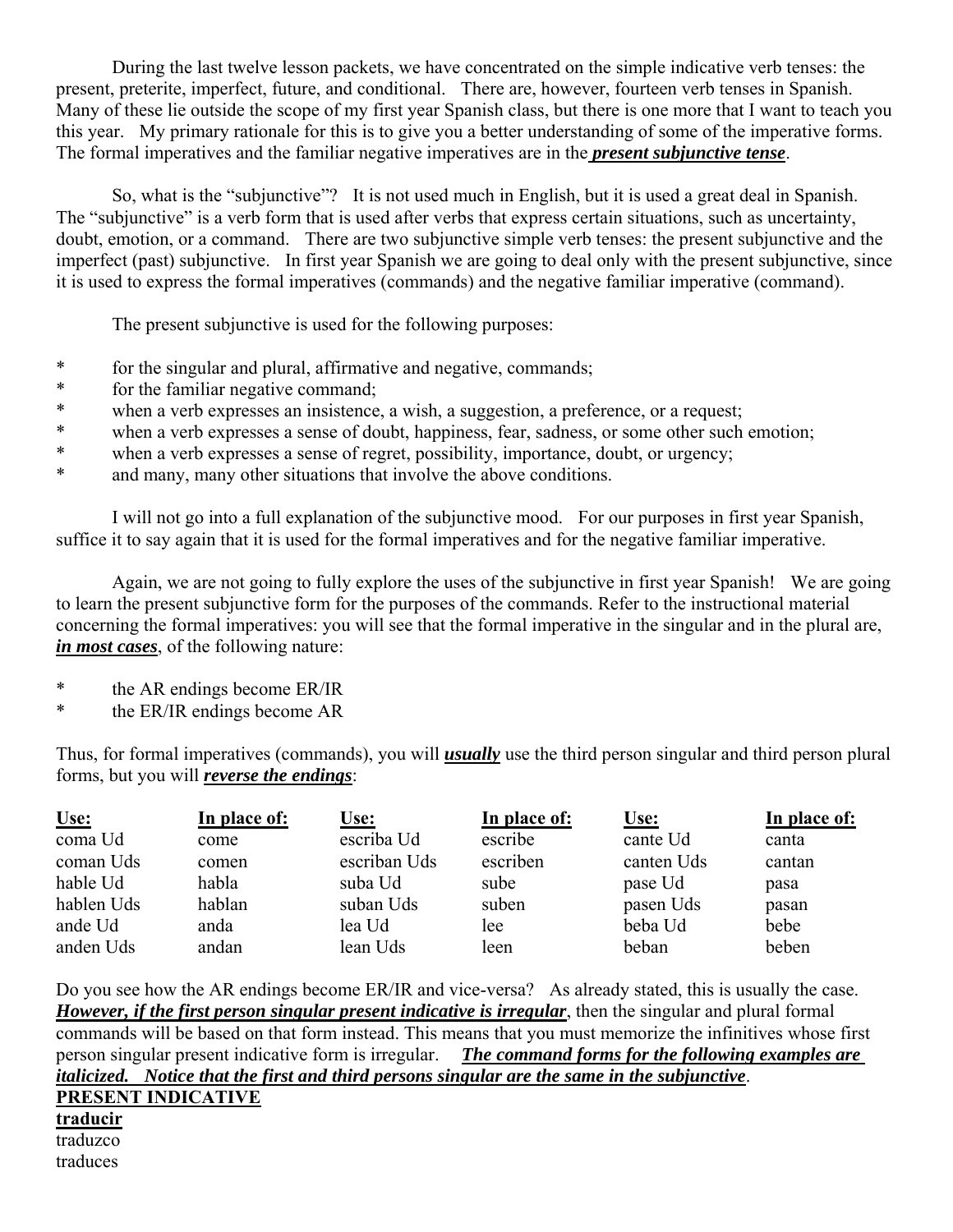traduce traducimos traducìs traducen

# **decir**

digo dices dice decimos decìs dicen

# **ir**

voy vas va vamos vais van

# **tener**

tengo tienes tiene tenemos tenèis tienen

# **caer**

caigo caes cae caemos caèis caen

# **hacer**

hago haces hace hacemos hacèis hacen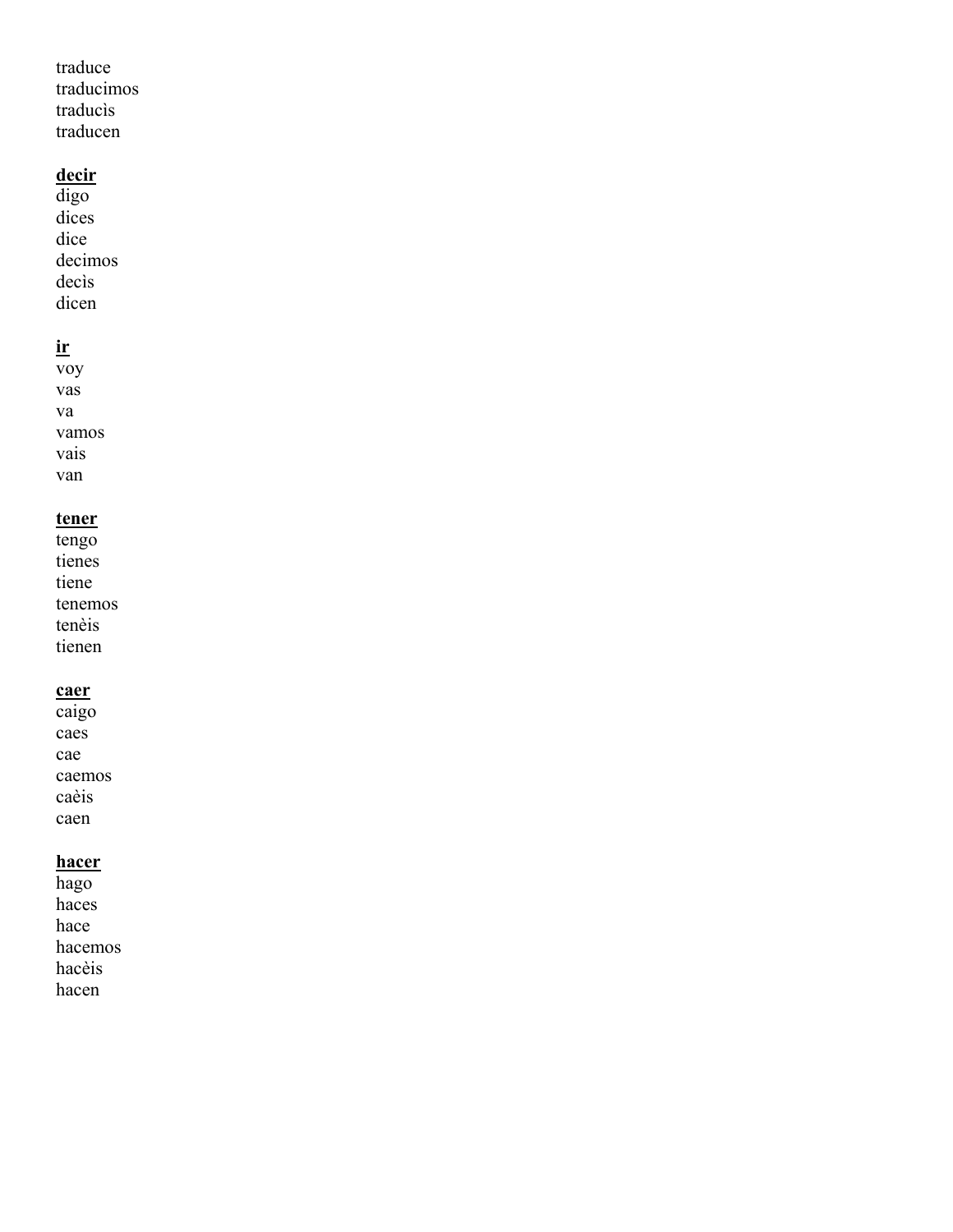# **PRESENT SUBJUNCTIVE**

# **traducir**

traduzca *(no) traduzcas (tù) traduzca Ud* traduzcamos traduzcàis *traduzcan Uds*

# **decir**

diga *(no) digas (tù) diga Ud* digamos digàis *digan Uds*

# **ir**

vaya *(no) vayas (tù) vaya Ud* vayamos vayàis *vayan Uds*

## **tener**

tenga *(no) tengas (tù) tenga Ud* tengamos tengàis *tengan Uds*

## **caer**

caiga *(no) caigas (tù) caiga Ud* caigamos caigàis *caigan Uds*

# **hacer**

haga *(no) hagas (tù) haga Ud* hagamos hagàis *hagan Uds*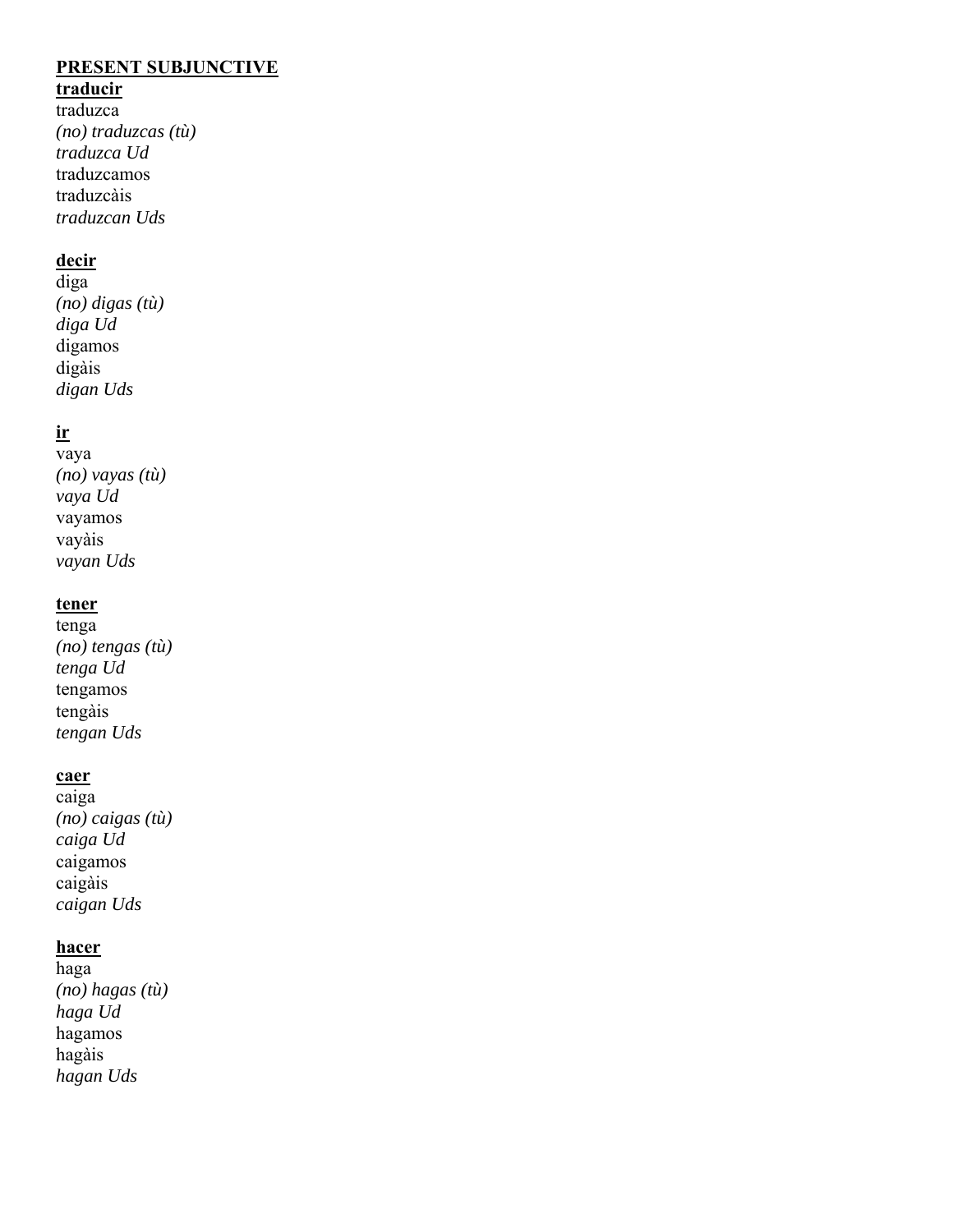# **PRESENT INDICATIVE**

# **conocer**

conozco conoces conoce conocemos conocèis

conocen

## **parecer**

parezco pareces parece parecemos parecèis parecen

# **venir**

vengo vienes viene venimos venìs vienen

# **saber**

se sabes sabe sabemos sabèis saben

# **poner**

pongo pones pone ponemos ponèis ponen

# **salir**

salgo sales sale salimos salìs salen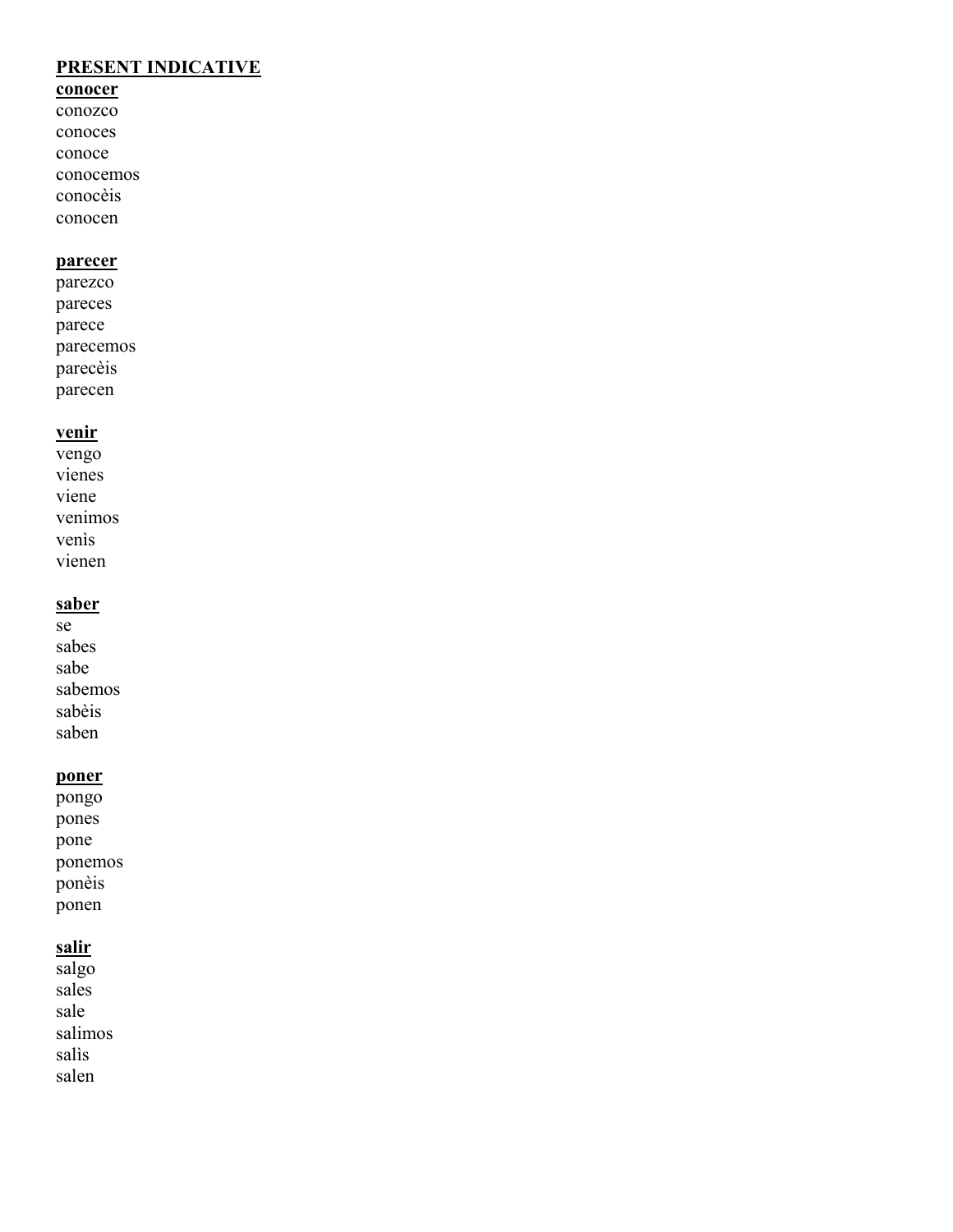## **PRESENT SUBJUNCTIVE**

### **conocer**

conozca *(no) conozcas (tù) conozca Ud* conozcamos conozcàis *conozcan Uds*

### **parecer**

parezca *(no) parezcas (tù) parezca Ud* parezcamos parezcàis *parezcan Uds*

## **venir**

venga *(no) vengas (tù) venga Ud* vengamos vengàis *vengan Uds*

### **saber**

sepa *(no) sepas (tù) sepa Ud* sepamos sepàis *sepan Uds*

### **poner**

ponga *(no) pongas (tù) ponga Ud* pongamos pongàis *pongan Uds*

## **salir**

salga *(no) salgas (tù) salga Ud* salgamos salgàis *salgan Uds*

Notice that in every case, the familiar negative command will end in "s", the singular formal command will end in "a" or "e", and the plural formal command will end in "an" or "en". It should be obvious to you now the connection between the present subjunctive verb tense and the command forms: **ALL formal commands and**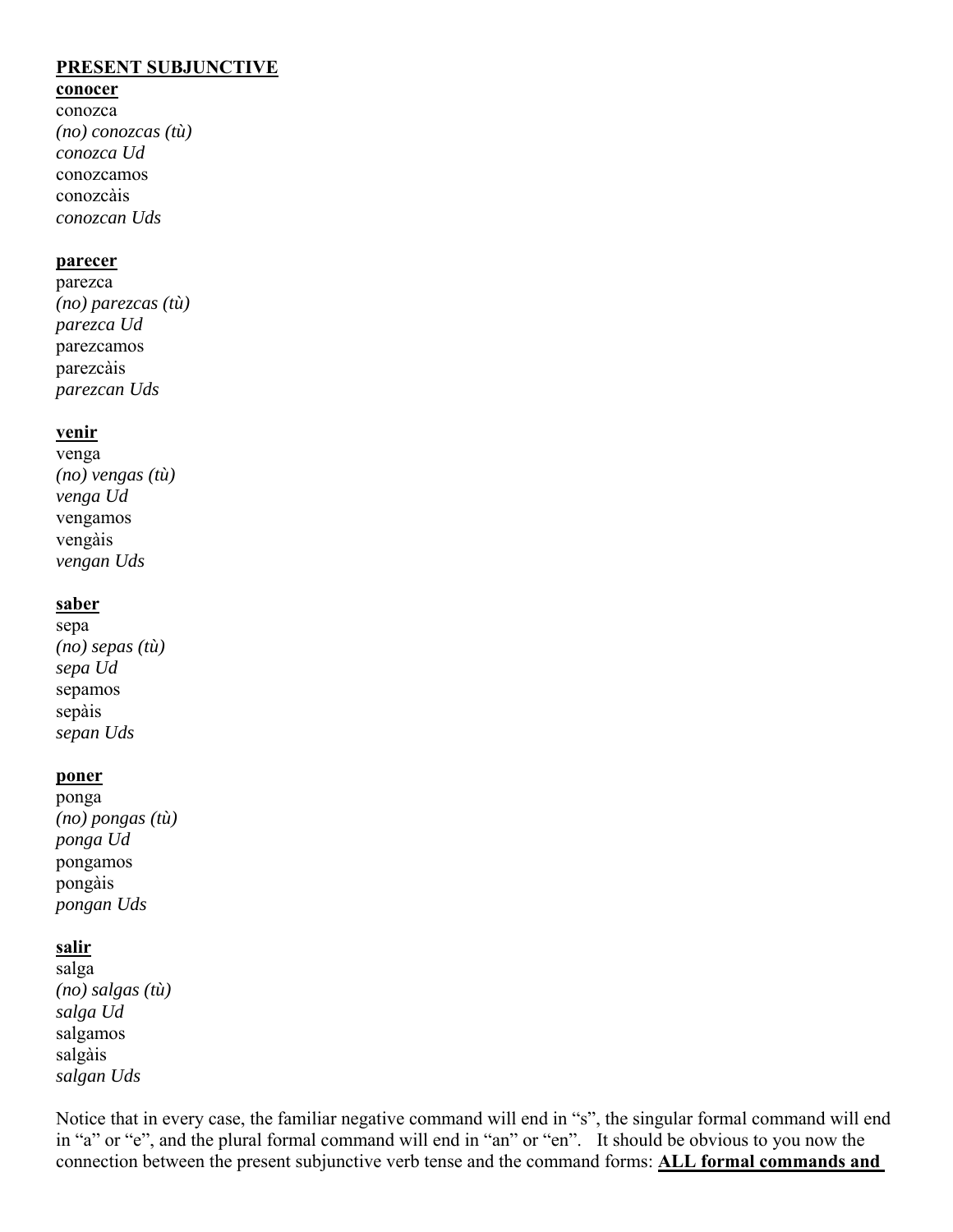**the affirmative familiar commands are in the subjunctive mode**. *The affirmative familiar command is the only command form that is NOT in the subjunctive.* I have added "*Ud*", "*Uds*" and "*tù*" to help you distinguish these as the commands as well as *"no"* to indicate that the subjunctive is used only for the negative but not the affirmative familiar command. Compare the conjugation of the following infinitives in the present indicative, the preterite, the imperfect, the future, the conditional, and the present subjunctive:

| PR. IND. | PRET.      | IMP.       | FUT.       | COND.       | PR. SUBJ.                    |
|----------|------------|------------|------------|-------------|------------------------------|
| hablo    | hablè      | hablaba    | hablarè    | hablarìa    | hable                        |
| hablas   | hablaste   | hablabas   | hablaràs   | hablarias   | $(no)$ hables $(t\grave{u})$ |
| habla    | hablò      | hablaba    | hablarà    | hablarìa    | hable Ud                     |
| hablamos | hablamos   | hablàbamos | hablaremos | hablariamos | hablemos                     |
| hablàis  | hablasteis | hablabais  | hablarèis  | hablariais  | hablèis                      |
| hablan   | hablaron   | hablaban   | hablaràn   | hablarian   | hablen Uds                   |
| saco     | saquè      | sacaba     | sacarè     | sacaria     | saque                        |
| sacas    | sacaste    | sacabas    | sacaràs    | sacarias    | $(no)$ saques $(t\grave{u})$ |
| saca     | sacò       | sacaba     | sacarà     | sacaria     | saque Ud                     |
| sacamos  | sacamos    | sacàbamos  | sacaremos  | sacariamos  | saquemos                     |
| sacàis   | sacasteis  | sacabais   | sacarèis   | sacariais   | saquèis                      |
| sacan    | sacaron    | sacaban    | sacaràn    | sacarian    | saquen Uds                   |
| digo     | dije       | dirìa      | dirè       | diria       | diga                         |
| dices    | dijiste    | dirias     | diràs      | dirias      | $(no)$ digas $(t\grave{u})$  |
| dice     | dijo       | dirìa      | dirà       | dirìa       | diga Ud                      |
| decimos  | dijimos    | diriamos   | diremos    | diriamos    | digamos                      |
| decis    | dijisteis  | diriais    | dirèis     | diriais     | digàis                       |
| dicen    | dijeron    | dirìan     | diràn      | dirian      | digan Uds                    |
| quiero   | quise      | queria     | querrè     | querria     | quiera                       |
| quieres  | quisiste   | querias    | querràs    | querrias    | $(no)$ quieras $(t\hat{u})$  |
| quiere   | quiso      | queria     | querrà     | querria     | quiera Ud                    |
| queremos | quisimos   | queriamos  | querremos  | querriamos  | queramos                     |
| querèis  | quisisteis | queriais   | querrèis   | querriais   | queràis                      |
| quieren  | quisieron  | querian    | querràn    | querrian    | quieran Uds                  |
| voy      | fui        | iba        | irè        | irìa        | vaya                         |
| vas      | fuiste     | ibas       | iràs       | irìas       | $(no)$ vayas $(t\grave{u})$  |
| va       | fue        | iba        | irà        | irìa        | vaya Ud                      |
| vamos    | fuimos     | ibamos     | iremos     | irìamos     | vayamos                      |
| vais     | fuisteis   | ibais      | irèis      | irìais      | vayàis                       |
| van      | fueron     | iban       | iràn       | irìan       | vayan Uds                    |

Notice the spelling change involving "c" or "g", as in *sacar*, for example. Note how the subjunctive is formed from the irregular first person singular present indicative in the case of *ir* and *decir*. Note that the first and third persons singular subjunctive are identical. I have italicized the command forms in the subjunctive form, added "*Ud*" and *"Uds*", and "*tù*", even though "*tù*" is not usually used with the command. I have also added "*no*" to show that the present subjunctive is used for the negative but not the affirmative familiar command. **LESSON THIRTEEN: VOCABULARY**

*Directions: Match the words to their meanings in English:*

01. La pared 02. El libro 03. La toalla 04. La leche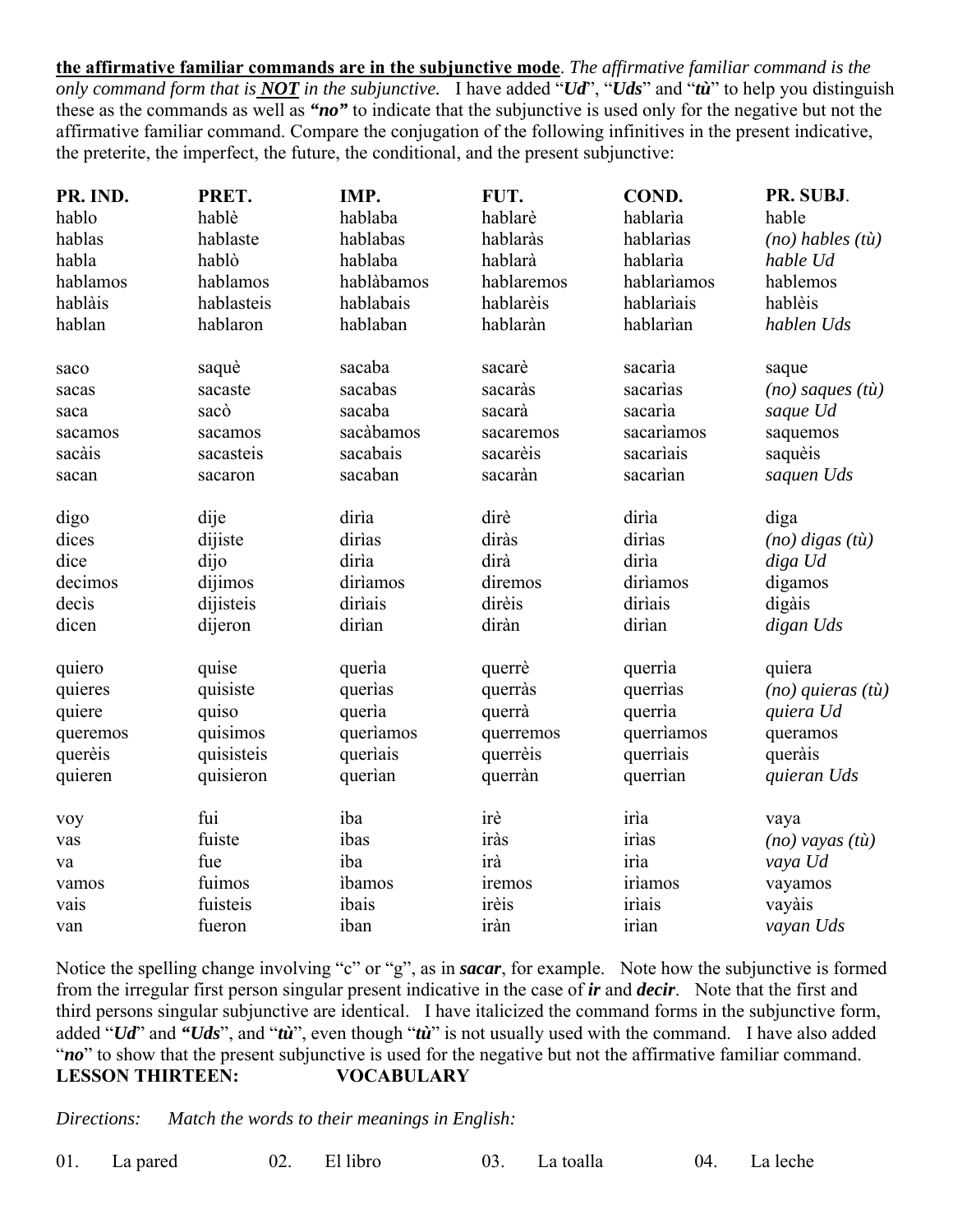| 05. | El sillòn      | a.             | Friendship        | 01. | El drama          | a.  | Sofa/divan/couch |
|-----|----------------|----------------|-------------------|-----|-------------------|-----|------------------|
| 06. | La escuela     | $\mathbf b$ .  | Meat              | 02. | La cama           | b.  | Dove/pigeon      |
| 07. | El costumbre   | c.             | Flower            | 03. | La mano           | c.  | Joke/jest        |
| 08. | La mesa        | d.             | Chair/armchair    | 04. | El ajedrez        | d.  | Planet           |
| 09. | El programa    | e.             | Wall              | 05. | La vejez          | e.  | Drama/play       |
| 10. | El gato        | f.             | Vinegar           | 06. | El mapa           | f.  | Hand             |
| 11. | La cruz        | g.             | Day               | 07. | El frente         | g.  | Pension          |
| 12. | El huèsped     | h.             | Milk              | 08. | El planeta        | h.  | Noon             |
| 13. | La tribu       | i.             | <b>Book</b>       | 09. | El disco          | i.  | Forehead/front   |
| 14. | La computadora | $\mathbf{j}$ . | Sentence          | 10. | El riesgo         | j.  | Chess            |
| 15. | El desvàn      | k.             | Body              | 11. | El nombre         | k.  | <b>Bed</b>       |
| 16. | El buho        | 1.             | Cat               | 12. | El cura           | 1.  | Desk             |
| 17. | El timbre      | m.             | Program           | 13. | La salud          | m.  | Icebox/fridge    |
| 18. | La carne       | n.             | Blood             | 14. | El chiste         | n.  | <b>Building</b>  |
| 19. | La amistad     | 0.             | Tower             | 15. | El sofa           | 0.  | Health           |
| 20. | El dia         | p.             | Custom            | 16. | La moto           | p.  | Risk/danger      |
| 21. | El vinagre     | q.             | Hurricane         | 17. | El nieto          | q.  | Lecture hall     |
| 22. | La flor        | r.             | Watch/clock       | 18. | La nación         | r.  | Poem             |
| 23. | La vez         | S.             | Kitchen           | 19. | El tè             | S.  | Record (music)   |
| 24. | El cuerpo      | t.             | Woman             | 20. | La pensiòn        | t.  | Theater (movie)  |
| 25. | El torre       | u.             | Skin              | 21. | El poema          | u.  | Member           |
| 26. | Los muebles    | V.             | Chief/boss        | 22. | La paloma         | V.  | Pencil           |
| 27. | El sangre      | W.             | Crisis            | 23. | El mediodìa       | w.  | Tea              |
| 28. | La frase       | Z.             | Time/occasion     | 24. | El fiebre         | X.  | Motorcycle       |
| 29. | La mujer       | aa.            | Hour/time         | 25. | La aula           | у.  | Beer             |
| 30. | El pimiento    | bb.            | Coffee            | 26. | El pupitre        | Z.  | Lamp             |
| 31. | El tranvia     | cc.            | Cockroach         | 27. | La camiseta       | aa. | Sky/ceiling      |
| 32. | La cocina      | dd.            | Fork              | 28. | La nevera         | bb. | Trash can        |
| 33. | El tenedor     | ee.            | Thief             | 29. | El edificio       | cc. | Undershirt       |
| 34. | La madre       | ff.            | Furniture         | 30. | El marinero       | dd. | Skirt            |
| 35. | El reloj       | gg.            | Net/grate         | 31. | El miembro        | ee. | Library          |
| 36. | La crisis      | hh.            | Pepper            | 32. | El centro         | ff. | Snow             |
| 37. | El huracàn     | ii.            | Room              | 33. | El tràfico        | gg. | Week             |
| 38. | El cafè        | jj.            | Tone/crest/seal   | 34. | La cerveza        | hh. | Name             |
| 39. | La hora        | kk.            | Owl               | 35. | El làpiz          | ii. | Priest           |
| 40. | El jefe        | 11.            | Tram/streetcar    | 36. | El cine           | jj. | Hooks/eyeglasses |
| 41. | El hombre      | mm.            | Towel             | 37. | Las gafas         | kk. | Traffic          |
| 42. | La piel        | nn.            | Guest             | 38. | El billete/boleto | 11. | Fever            |
| 43. | La red         | 00.            | School            | 39. | La biblioteca     | mm. | Birthday         |
| 44. | El cuarto      | pp.            | Cross             | 40. | La falda          | nn. | Old age          |
| 45. | La cucaracha   | qq.            | Garret/loft/attic | 41. | La nieve          | 00. | Ticket           |
| 46. | El ladròn      | rr.            | Table             | 42. | La semana         | pp. | Downtown/center  |
|     |                | SS.            | Tribe             | 43. | El cumpleaños     | qq. | Sailor           |
|     |                | tt.            | Computer          | 44. | El cielo          | rr. | Nation           |
|     |                | uu.            | Mother            | 45. | El bote de basura | SS. | Grandson         |
|     |                | VV.            | Man               | 46. | La làmpara        | tt. | Map              |
|     |                |                |                   |     |                   |     |                  |

# **LESSON THIRTEEN: SER/ESTAR/HAY**

*Directions: Select the best answer:*

| 01. | Siempre | vosotros muy cansados. |  | Estàis |
|-----|---------|------------------------|--|--------|
|-----|---------|------------------------|--|--------|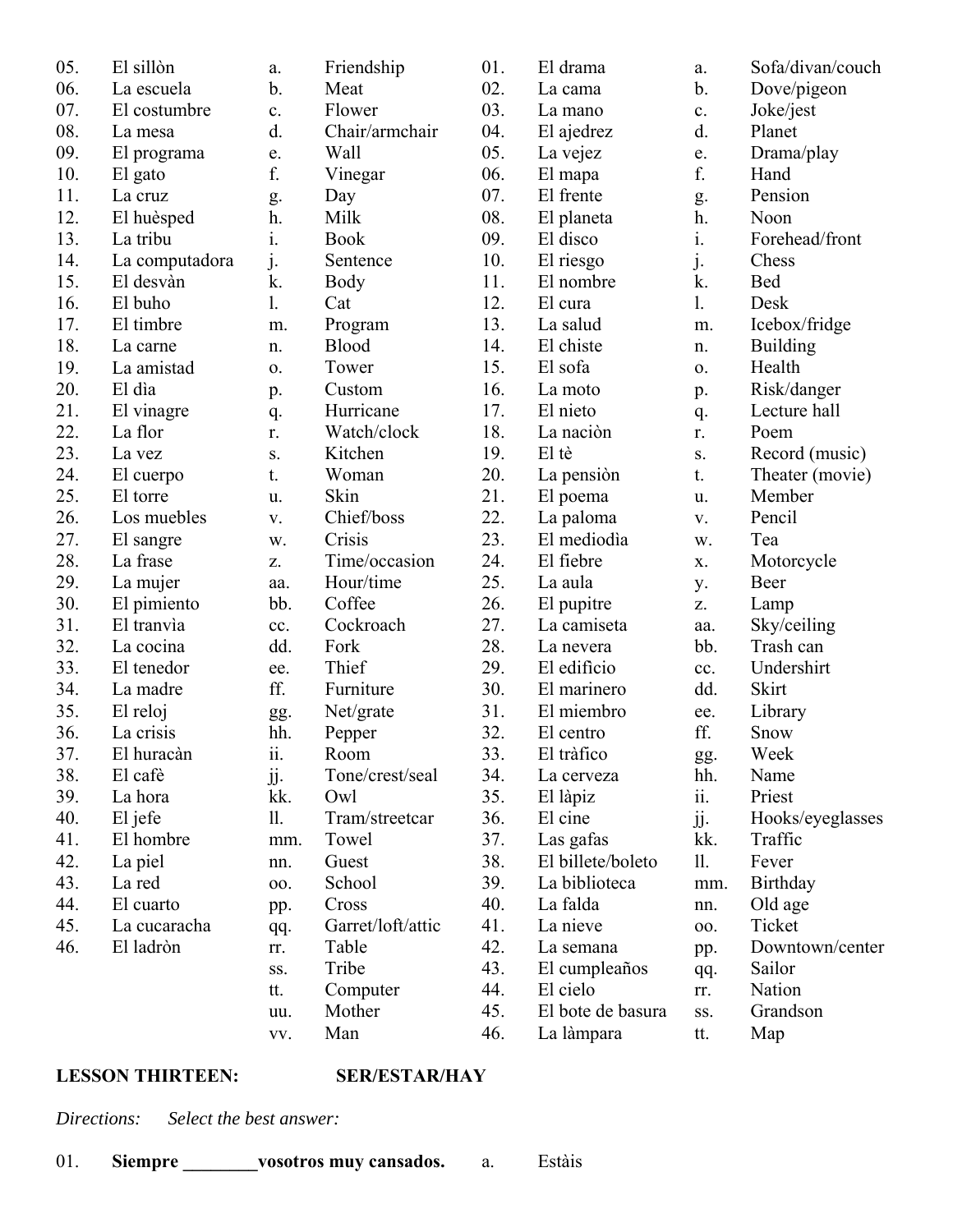| $\mathbf{b}$ . | Sois                             | 09.            | El libro grueso y gris.                  |
|----------------|----------------------------------|----------------|------------------------------------------|
| 02.            | Yo no marinero.                  | a.             | Es                                       |
| a.             | Soy                              | $\mathbf{b}$ . | Està                                     |
| $\mathbf{b}$ . | Estoy                            | 10.            | Los libros en las mesa.                  |
| 03.            | Los estudiantes en la escuela.   | a.             | Estàn                                    |
| a.             | Estàn                            | b.             | Son                                      |
| $\mathbf{b}$ . | Son                              | 11.            | Tù ___ un hombre muy triste.             |
| 04.            |                                  | a.             | Estàs                                    |
| a.             | Es                               | b.             | Eres                                     |
| $\mathbf{b}$ . | Està                             | 12.            | No profesor en la aula.                  |
| 05.            | ¿Còmo ________el edificio?       | a.             | Hay                                      |
| a.             | Està                             | $\mathbf{b}$ . | Està                                     |
| b.             | Es                               | 13.            | El profesor no en la aula.               |
| 06.            | ¿Quiènes los miembros nuevos del | a.             | Hay                                      |
|                | grupo?                           | b.             | Està                                     |
| a.             | Son                              | 14.            | El pupitre es nuevo pero roto.           |
| $\mathbf{b}$ . | Estàn                            | a.             | Es                                       |
| 07.            | La cerveza en la nevera.         | b.             | Està                                     |
| a.             | Està                             | 15.            | mucho tràfico en el centro de la ciudad. |
| b.             | Es                               | a.             | Hay                                      |
| 08.            | Tienes fiebre, y por eso mal.    | $\mathbf{b}$ . | Es                                       |
| a.             | Estàs                            | 16.            | Su camiseta sucia.                       |
| $\mathbf b$ .  | Eres                             | a.             | Està                                     |
|                |                                  | b.             | Es                                       |

## **LESSON THIRTEEN: NOUN PLURALS**

*Directions: Choose the correct plural form:*

| 01.            | <b>El tenedor</b> | 06.            | El huracàn    | 11.           | El ladròn      | 16.           | La tribu         |
|----------------|-------------------|----------------|---------------|---------------|----------------|---------------|------------------|
| a.             | Los tenedoros     | a.             | Los huracànos | a.            | Los ladrònos   | a.            | Las tribas       |
| $\mathbf b$ .  | Los tenedores     | b.             | Los huracànes | $\mathbf b$ . | Los ladrònes   | $b$ .         | Las tribus       |
| 02.            | La madre          | 07.            | La mesa       | 12.           | El profesor    | 17.           | El azùcar        |
| a.             | Las madres        | a.             | Las meses     | a.            | Los profesoros | a.            | Los azúcaros     |
| b.             | Las madras        | b.             | Las mesas     | b.            | Los profesores | b.            | Los azucares     |
| 03.            | El reloj          | 08.            | La cruz       | 13.           | La canciòn     | 18.           | La región        |
| a.             | Los relojes       | a.             | Las cruzas    | a.            | Las canciònas  | a.            | Las regiònas     |
| $\mathbf b$ .  | Los relojos       | $\mathbf{b}$ . | Las cruces    | $\mathbf b$ . | Las canciònes  | $b$ .         | Las regiònes     |
| 04.            | La vez            | 09.            | La piel       | 14.           | La mujer       | 19.           | La computadora   |
| a.             | Las veces         | a.             | Las pielas    | a.            | Las mujeres    | a.            | Los computadoros |
| $\mathbf{b}$ . | Las vezas         | b.             | Las pieles    | b.            | Las mujeras    | b.            | Los computadores |
| 05.            | La crisis         | 10.            | La red        | 15.           | El huèsped     | 20.           | La pared         |
| a.             | Las crisas        | a.             | Las redas     | a.            | Los huèspedes  | a.            | Las paredes      |
| $\mathbf b$ .  | Las crisises      | $\mathbf b$ .  | Las redes     | b.            | Los huèspedos  | $\mathbf b$ . | Las paredas      |

## **LESSON THIRTEEN: FORMAL/IMPERATIVES/TRANSLATE**

*Directions: Choose the correct formal imperative. Then translate the sentence.*

| 01. | Ud. las respuestas a las preguntas. | Digas |
|-----|-------------------------------------|-------|
| a.  | Digan                               | Diga  |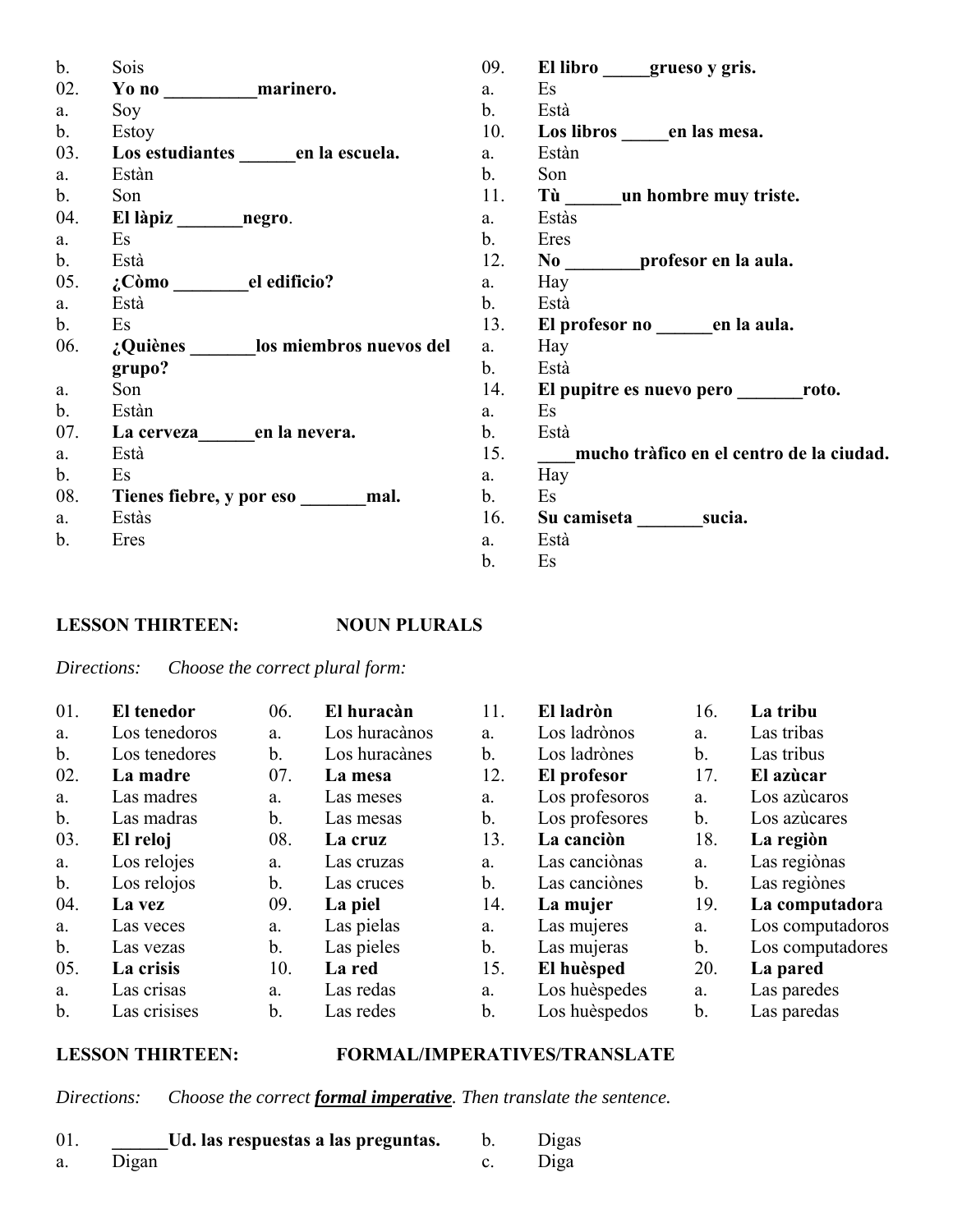| 02.<br>Uds. esas pildoras antes de comer.<br>Còrtase<br>$\mathbf{c}$ .<br>Tomas<br>a.<br>11.<br>b.<br>Tomes<br>N <sub>0</sub><br>Traduzca<br>Tomen<br>c.<br>a.<br>Traduzcan<br>b.<br>03.<br>Ud. mas despacio, por favor.<br>Traduce<br>c.<br>Habla<br>a.<br>12.<br>Hable<br>b. | Ud. el poema en inglès.<br>Ud. a èl su apellido! |
|--------------------------------------------------------------------------------------------------------------------------------------------------------------------------------------------------------------------------------------------------------------------------------|--------------------------------------------------|
|                                                                                                                                                                                                                                                                                |                                                  |
|                                                                                                                                                                                                                                                                                |                                                  |
|                                                                                                                                                                                                                                                                                |                                                  |
|                                                                                                                                                                                                                                                                                |                                                  |
|                                                                                                                                                                                                                                                                                |                                                  |
|                                                                                                                                                                                                                                                                                |                                                  |
|                                                                                                                                                                                                                                                                                |                                                  |
|                                                                                                                                                                                                                                                                                |                                                  |
| Hablen<br>Pregùntele<br>c.<br>a.                                                                                                                                                                                                                                               |                                                  |
| $b$ .<br>Pregùntale                                                                                                                                                                                                                                                            |                                                  |
| Uds. las herramientas en el cobertizo.<br>04.<br>Preguntanles<br>c.                                                                                                                                                                                                            |                                                  |
| Pongan<br>a.                                                                                                                                                                                                                                                                   |                                                  |
| 13.<br>b.<br>Ponga                                                                                                                                                                                                                                                             | Uds. los libros del estante alto allì.           |
| Pone<br>Sàcanme<br>c.<br>a.                                                                                                                                                                                                                                                    |                                                  |
| Sàquenme<br>b.                                                                                                                                                                                                                                                                 |                                                  |
| 05.<br>Ud. todo el trabajo inmediatemente!<br>Sàqueme<br>c.                                                                                                                                                                                                                    |                                                  |
| Hagan<br>a.                                                                                                                                                                                                                                                                    |                                                  |
| 14.<br>Haz<br>b.                                                                                                                                                                                                                                                               | Ud. cuando toca el despertador!                  |
| Levàntete<br>Haga<br>a.<br>c.                                                                                                                                                                                                                                                  |                                                  |
| b.<br>Levàntese                                                                                                                                                                                                                                                                |                                                  |
| 06.<br>Uds. de la escuela hasta las tres.<br>Levàntase<br>$\bf No$<br>$\mathbf{c}$ .                                                                                                                                                                                           |                                                  |
| Se vaya<br>a.                                                                                                                                                                                                                                                                  |                                                  |
| 15.<br>b.<br>Se vayan                                                                                                                                                                                                                                                          | Uds. lo que hacen!                               |
| Miran<br>Se ve<br>a.<br>c.                                                                                                                                                                                                                                                     |                                                  |
| Miren<br>b.                                                                                                                                                                                                                                                                    |                                                  |
| 07.<br>Mires<br>Uds. una carta a sus abuelos.<br>$\mathbf{c}$ .                                                                                                                                                                                                                |                                                  |
| Escriben<br>a.                                                                                                                                                                                                                                                                 |                                                  |
| Escriban<br>16.<br>b.                                                                                                                                                                                                                                                          | Uds. cuidado en subir al techo.                  |
| Escribas<br>Tenga<br>c.<br>a.                                                                                                                                                                                                                                                  |                                                  |
| b.<br>Tengan                                                                                                                                                                                                                                                                   |                                                  |
| 08.<br>Ud. la pelota con la mano izquierda.<br>Ten<br>$\mathbf{c}$ .                                                                                                                                                                                                           |                                                  |
| Agarren<br>a.                                                                                                                                                                                                                                                                  |                                                  |
| 17.<br>b.<br>Agarre                                                                                                                                                                                                                                                            | Uds. por aquì, por favor.                        |
| Agarra<br>Venga<br>$\mathbf{c}.$<br>a.                                                                                                                                                                                                                                         |                                                  |
| Ven<br>$\mathbf b$ .                                                                                                                                                                                                                                                           |                                                  |
| 09.<br>Uds. despuès de regresarse a casa.<br>Vengan<br>c.                                                                                                                                                                                                                      |                                                  |
| Devistanse<br>a.                                                                                                                                                                                                                                                               |                                                  |
| 18.<br>Devistase<br>b.<br>No                                                                                                                                                                                                                                                   | Ud. la cuenta antes de comer.                    |
| Devistense<br>Page<br>$\mathbf{c}.$<br>a.                                                                                                                                                                                                                                      |                                                  |
| b.<br>Pague                                                                                                                                                                                                                                                                    |                                                  |
| Paga<br>c.                                                                                                                                                                                                                                                                     |                                                  |
| 10.<br>Uds. las uñas cada semana.                                                                                                                                                                                                                                              |                                                  |
| Còrtanse<br>a.                                                                                                                                                                                                                                                                 |                                                  |

### **LESSON THIRTEEN: FAMILIAR IMPERATIVES/TRANSLATE**

*Directions: Choose the correct famliar imperative. Then translate the sentence.*

01. **\_\_\_\_\_del salòn de clase.**

a. Salgas b. Sal

c. Salga

02. **\_\_\_\_\_ese bolìgrafo en la mesa.**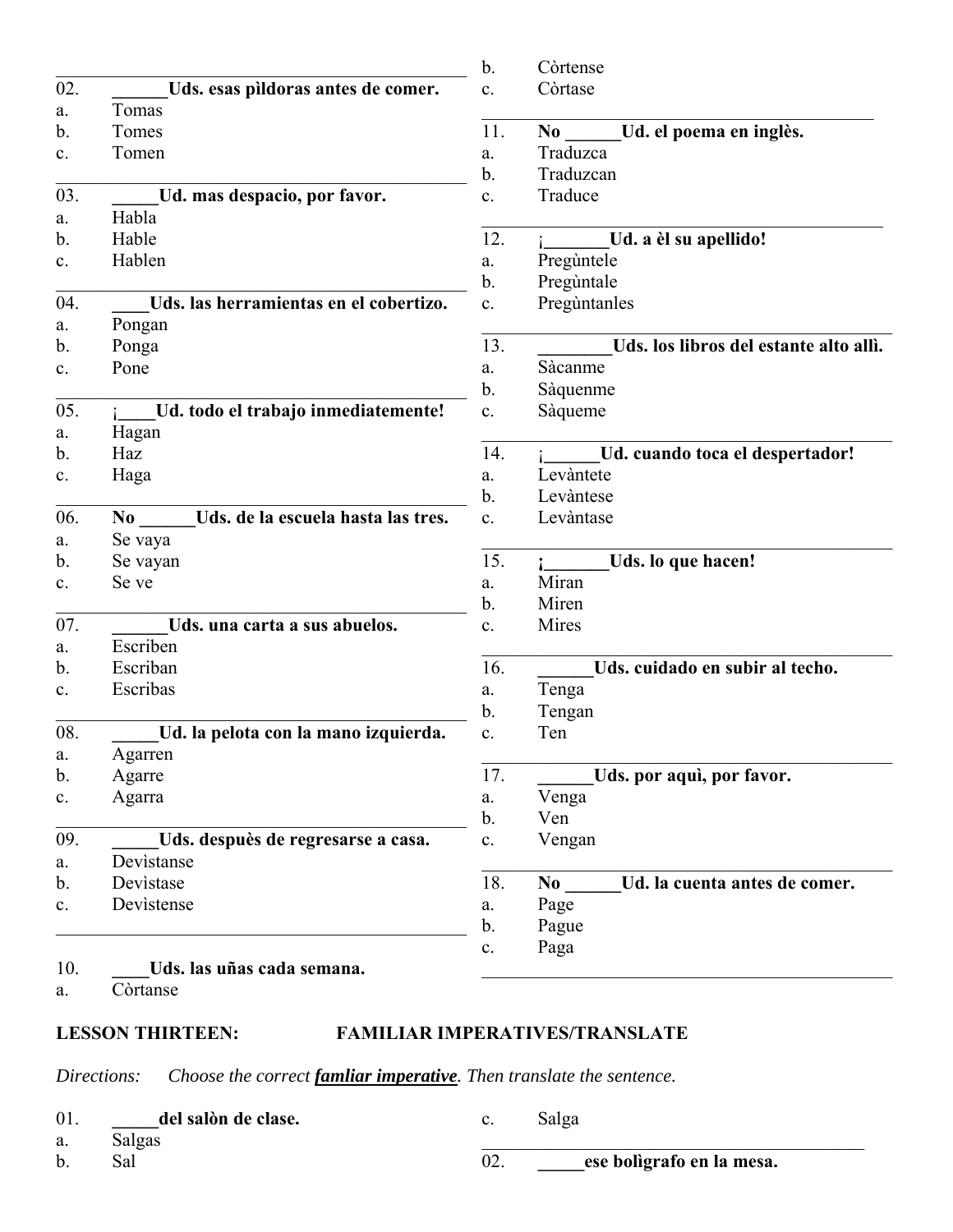| a.             | Pon                                            | 10.            | $iNo$ ese agua sucio!                           |
|----------------|------------------------------------------------|----------------|-------------------------------------------------|
| b.             | Pongas                                         | a.             | <b>Bebes</b>                                    |
| c.             | Ponga                                          | b.             | <b>Bebas</b>                                    |
|                |                                                | c.             | Bebe                                            |
| 03.            | $iNo$ esa pregunta!                            |                |                                                 |
| a.             | Conteste                                       | 11.            | antes de salir de la casa.                      |
| $\mathbf{b}$ . | Contesta                                       | a.             | Vistete                                         |
| c.             | Contestes                                      | b.             | Vistante                                        |
|                |                                                | c.             | Vistase                                         |
| 04.            | la ensalada que està en la nevera.<br>$\bf No$ |                |                                                 |
| a.             | Comas                                          | 12.            | de la cama en seguida!                          |
| b.             | Comes                                          | a.             | Levàntete                                       |
| c.             | Come                                           | b.             | Levàntate                                       |
|                |                                                | c.             | Levàntase                                       |
| 05.            | las frases en el cuaderno.                     |                |                                                 |
| a.             | Traduzcas                                      | 13.            | cuidado!                                        |
| b.             | Traduce                                        | a.             | Tenga                                           |
| c.             | Traduzca                                       | b.             | Tengas                                          |
|                |                                                | c.             | Ten                                             |
| 06.            | me esos cuentos japoneses!                     |                |                                                 |
| a.             | Diga                                           | 14.            | ¡No _de la escuela para tomar el almuerzo!      |
| b.             | Di                                             | a.             | Te vayas                                        |
| c.             | Digas                                          | b.             | Te ve                                           |
|                |                                                | c.             | Te vayan                                        |
| 07.            | en la escalera.<br>$\bf{No}$                   |                |                                                 |
| a.             | Te pares                                       | 15.            | la luz cuando sales del cuarto.                 |
| $\mathbf b$ .  | Te paras                                       | a.             | Apaga                                           |
| c.             | Te para                                        | b.             | Apagues                                         |
|                |                                                | c.             | Apagan                                          |
| 08.            | del techo!<br>;No                              |                |                                                 |
| a.             | Te caigas                                      | 16.            | a la muchacha esas hojas de papel.              |
| b.             | Te cae                                         | a.             | Dèle                                            |
| $\mathbf{c}.$  | Te caigan                                      | b.             | Dìle                                            |
|                |                                                | $\mathbf{c}$ . | Dàle                                            |
| 09.            | la llanta desinflada.                          |                |                                                 |
| a.             | Cambie                                         | 17.            | el borde antes de medir el cèsped.<br>$\bf{No}$ |
| $\mathbf b$ .  | Cambia                                         | a.             | Construyas                                      |
| $\mathbf{c}.$  | Cambias                                        | $\mathbf b$ .  | Construyes                                      |
|                |                                                | $\mathbf{c}$ . | Construya                                       |
|                |                                                |                |                                                 |
|                |                                                | 18.            | nada sin prepararte!<br>$i$ No                  |
|                |                                                | a.             | Hagas                                           |
|                |                                                | b.             | Haga                                            |
|                |                                                | $\mathbf{c}.$  | Haz                                             |
|                |                                                |                |                                                 |

# **LESSON THIRTEEN: PRETERITE VERB TENSE/TRANSLATE**

*Directions: Choose the preterite verb form that best completes the sentence. Then translate the sentence.*

| 01. | ¿Por què no me | la verdad? | Dices   |
|-----|----------------|------------|---------|
| a.  | Dije           |            | Dijiste |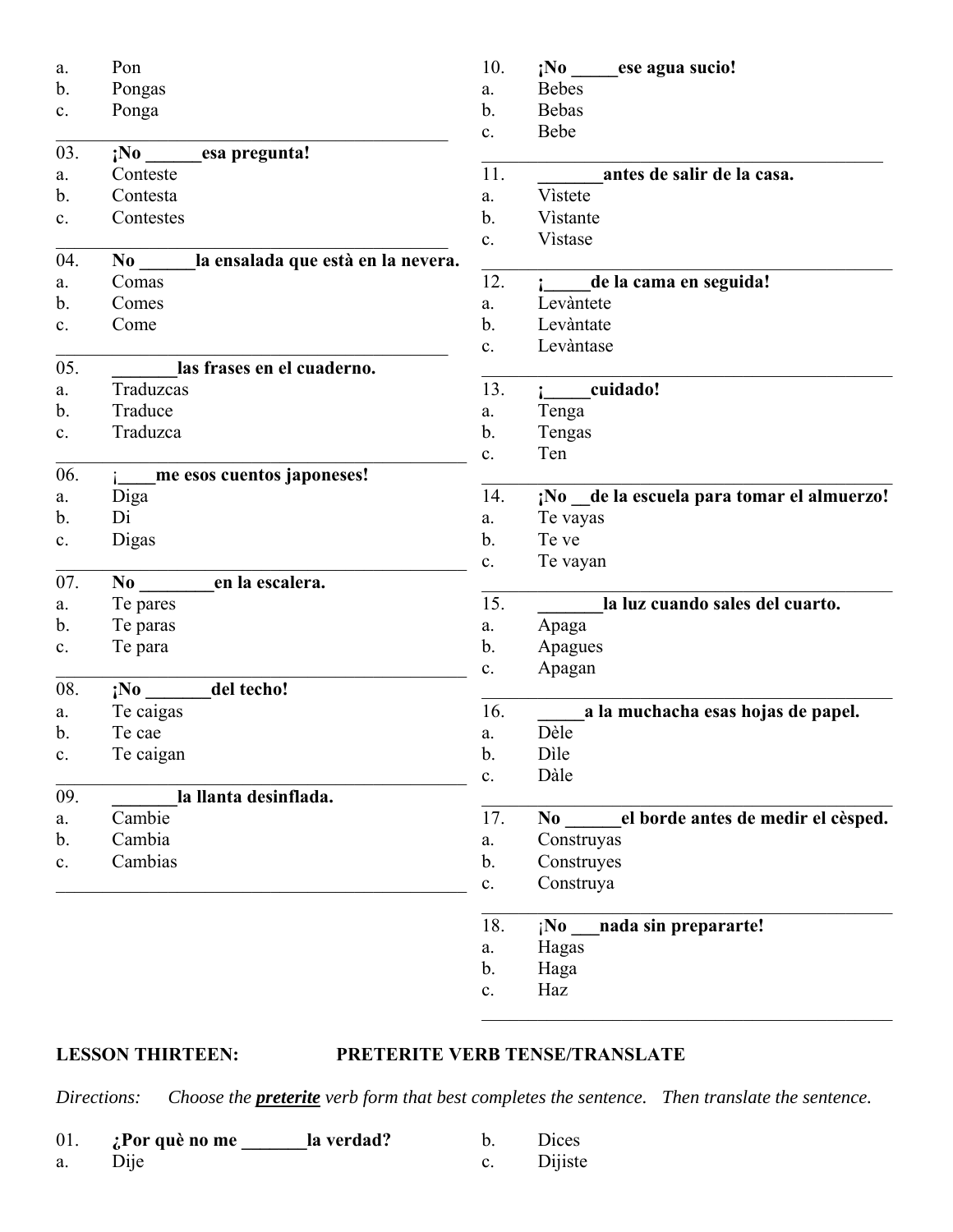|               |                                              | $b$ .          | Explicaste                           |
|---------------|----------------------------------------------|----------------|--------------------------------------|
| 02.           | Ella no las empanadas quemadas.              | c.             | Explicaron                           |
| a.            | Comì                                         |                |                                      |
| b.            | Comieron                                     | 11.            | Yo no<br>la cuenta sin disputarla.   |
| c.            | Comiò                                        | a.             | Paguè                                |
|               |                                              | b.             | Pagaste                              |
| 03.           | Los estudiantes<br>de la escuela a las dos.  | $\mathbf{c}$ . | Pagò                                 |
| a.            | Salieron                                     |                |                                      |
| b.            | Saliste                                      | 12.            | Mi papà _______las hojas del cèsped. |
| c.            | Salimos                                      | a.             | Rastrillamos                         |
|               |                                              | b.             | Rastrillò                            |
| 04.           | muchas camisetas bonitas.<br>Las chicas      | c.             | Rastrillè                            |
| a.            | Comprò                                       |                |                                      |
| b.            | Compraron                                    | 13.            | ¿Por què no _____tù el trabajo?      |
| c.            | Compraste                                    | a.             | Acabaste                             |
|               |                                              | $\mathbf b$ .  | Acabò                                |
| 05.           | Esa abogada<br>una carta al banquero.        | c.             | Acabamos                             |
| a.            | Escribiste                                   |                |                                      |
| b.            | Escribiò                                     | 14.            | El unos poemas a la chica.           |
| c.            | Escribimos                                   | a.             | Escribiste                           |
|               |                                              | b.             | Escribiò                             |
| 06.           | $\Delta A$ dònde los perros viejos?          | c.             | Escribì                              |
| a.            | Fue                                          |                |                                      |
| b.            | Fuimos                                       | 15.            | Èl le<br>unas flores a esa chica.    |
| c.            | Fueron                                       | a.             | Enviò                                |
|               |                                              | b.             | Enviaron                             |
| 07.           | Esas jòvenes por el parque a las ocho.       | $\mathbf{c}$ . | Enviaste                             |
| a.            | Anduvieron                                   |                |                                      |
| b.            | Anduvimos                                    | 16.            | La cocinera nos una cena deliciosa.  |
| c.            | Anduve                                       | a.             | Serviste                             |
|               |                                              | $\mathbf b$ .  | Servimos                             |
| 08.           | del techo.<br>El carpintero                  | c.             | Sirviò                               |
| a.            | Se cayò                                      |                |                                      |
| $\mathbf b$ . | Se caiste                                    | 17.            | ¿Por què no<br>los dientes?          |
| c.            | Se cayeron                                   | a.             | Te cepillaste                        |
|               |                                              | b.             | Te cepillò                           |
| 09.           | El reloj<br>la hora a las cuatro ayer tarde. | c.             | Te cepillè                           |
| a.            | Diò                                          |                |                                      |
| b.            | Diste                                        | 18.            | La señorita<br>muy de la mañana.     |
| c.            | Dijeron                                      | a.             | Se bañò                              |
|               |                                              | $\mathbf b$ .  | Se bañamos                           |
|               |                                              | c.             | Se bañaron                           |
| 10.           | ¡La maestra no me<br>la lecciòn!             |                |                                      |
| a.            | Explicò                                      |                |                                      |

# **LESSON THIRTEEN: IMPERFECT VERB TENSE/TRANSLATE**

*Directions: Choose the imperfect verb form that best completes the sentence. Then translate the sentence.*

- 01. **Mis amigos siempre\_\_\_\_\_en español.**
- a. Hablaban
- b. Hablaba

c. Hablàbamos

02. **Las chicas \_\_\_\_\_a casa cada dìa a las cuatro.**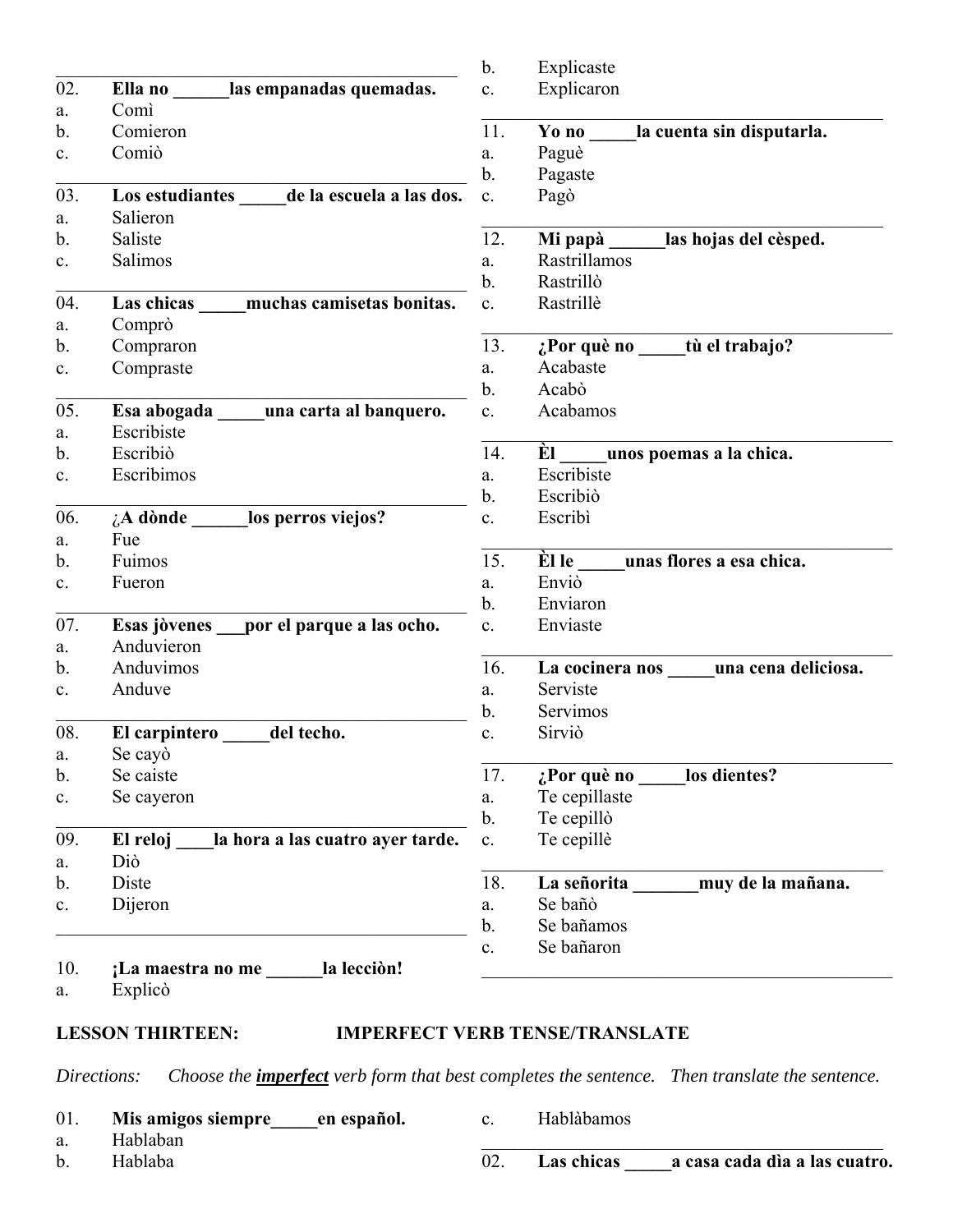| a.             | Regresaba                                   | $\mathbf{b}$ . | Iban/vivian                                   |
|----------------|---------------------------------------------|----------------|-----------------------------------------------|
| b.             | Regresabais                                 | c.             | İbamos/viviamos                               |
| c.             | Regresaban                                  | 11.            | A mì me los higos cuando yo<br>joven.         |
| 03.            | Ella me<br>de vez en cuando.                | a.             | Gustaba/eran                                  |
| a.             | Visitaba                                    | b.             | Gustaban/era                                  |
| b.             | Visitabas                                   | $\mathbf{c}$ . | Gustàbamos/èramos                             |
| c.             | Visitaban                                   |                |                                               |
|                |                                             | 12.            | Mi hijo me<br>por telèfono cada semana.       |
| 04.            | Los estudiantes<br>frecuentemente.          | a.             | Llamaba                                       |
| a.             | Estudiabas                                  | $\mathbf b$ .  | Llamabas                                      |
| b.             | Estudiàbamos                                | $\mathbf{c}$ . | Llamaban                                      |
| c.             | Estudiaban                                  |                |                                               |
|                |                                             | 13.            | Mi hermano y yo la televisión los sàbados.    |
| 05.            | una fiesta en abril.<br>Cada año nosotros   | a.             | Miràbamos                                     |
| a.             | Dàbamos                                     | $\mathbf b$ .  | Miraban                                       |
| b.             | Daban                                       | $\mathbf{c}$ . | Mirabais                                      |
| c.             | Dabas                                       |                |                                               |
|                |                                             | 14.            | Ella y èl                                     |
| 06.            | Hacia dos noches que esa chica<br>una       | a.             | Bailaban/cantaban                             |
|                | pesadilla.                                  | $\mathbf b$ .  | Bailabas/cantabas                             |
| a.             | Tenia                                       | $\mathbf{c}$ . | Bailaba/cantaba                               |
| b.             | Tenias                                      |                |                                               |
| c.             | Teniamos                                    | 15.            | La maestra a España cada primavera.           |
|                |                                             | a.             | Viajaba                                       |
| 07.            | las ocho de la mañana.                      | b.             | Viajaban                                      |
| a.             | Eramos                                      | c.             | Viajabas                                      |
| b.             | Era                                         |                |                                               |
| c.             | Eran                                        | 16.            | alegre de oir las noticias.<br>$\mathbf{Y}$ o |
|                |                                             | a.             | Estaba                                        |
| 08.            | en Alemania.<br>Hacia dos años que èl       | $\mathbf{b}$ . | Estabas                                       |
| a.             | Vivian                                      | c.             | Estàbamos                                     |
| b.             | Vivias                                      |                |                                               |
| c.             | Vivia                                       | 17.            | $\overline{?}$<br>¿Què hora                   |
|                |                                             | a.             | Eran                                          |
| 09.            | joven, cada dia.<br>Cuando yo               | b.             | Era                                           |
| a.             | Era/leia                                    | c.             | Eras                                          |
| $\mathbf{b}$ . | Eran/leian                                  |                |                                               |
| c.             | Èramos/leiamos                              | 18.            | Mi papà dijo que _____<br>ir al cine.         |
|                |                                             | a.             | Queriamos                                     |
|                |                                             | $\mathbf{b}$ . | Queria                                        |
| 10.            | a la playa cuando en el Perù. c.<br>Juanita |                | Querian                                       |
| a.             | Iba/vivia                                   |                |                                               |

# **LESSON THIRTEEN: FUTURE VERB TENSE/TRANSLATION**

*Directions: Choose the future verb form that best completes the sentence. Then translate the sentence.*

|                | 01. $i$ Què hora ? |     |                     |                   |
|----------------|--------------------|-----|---------------------|-------------------|
| a.             | Serà               |     | 02. La cocinera nos | huevos revueltos. |
| $\mathbf{b}$ . | Seràn              | a.  | Cocerà              |                   |
| $c_{\cdot}$    | Seremos            | h — | Cocerè              |                   |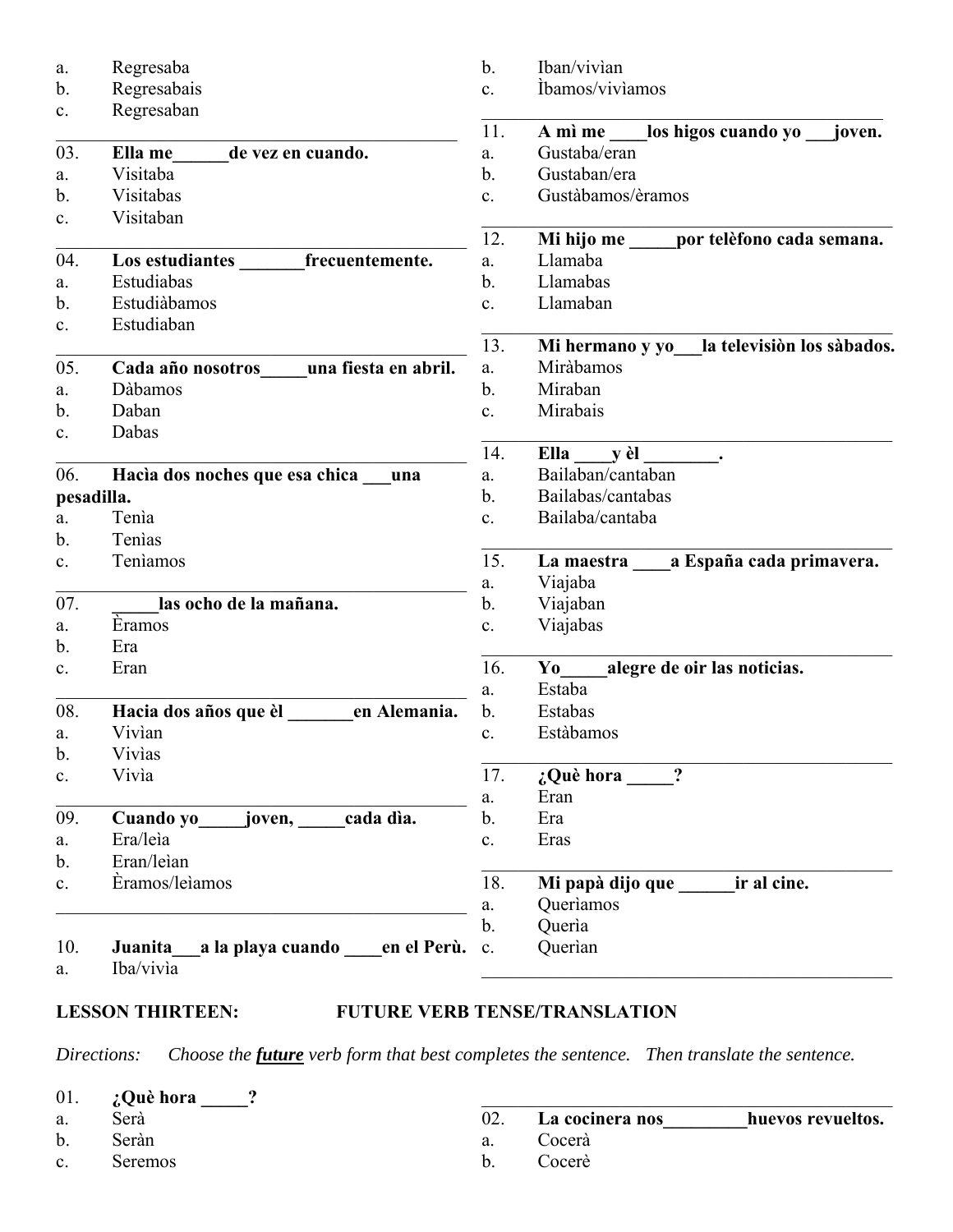| c.             | Coceràn                                      | c.             | Tendrà                                           |
|----------------|----------------------------------------------|----------------|--------------------------------------------------|
| 03.            | mas que tres libros hoy.<br><b>Nosotros</b>  | 11.            | la respuesta apropiada mañana.<br>$\mathbf{Y}$ o |
| a.             | Leeremos                                     | a.             | Sabremos                                         |
| b.             | Leeràn                                       | $\mathbf b$ .  | Sabrè                                            |
| c.             | Leerèis                                      | c.             | Sabrèis                                          |
| 04.            | El maestro les el problema a las chicas.     | 12.            | <b>Ese hombre</b><br>mucho dinero.               |
| a.             | Explicaremos                                 | a.             | Tendràn                                          |
| b.             | Explicarèis                                  | $\mathbf b$ .  | Tendremos                                        |
| c.             | Explicarà                                    | c.             | Tendrà                                           |
| 05.            |                                              | 13.            | Los chicos no salir de la casa.                  |
| a.             | Llegaràn                                     | a.             | Querràn                                          |
| b.             | Llegarèis                                    | $\mathbf b$ .  | Querremos                                        |
| c.             | Llegarà                                      | $\mathbf b$ .  | Querrà                                           |
| 06.            | Èl no<br>en la cafetería esta tarde.         | 14.            | hasta las tres.<br>Uds. no van a                 |
| a.             | Comerà                                       | a.             | Comeràn                                          |
| $b$ .          | Comeràs                                      | $\mathbf b$ .  | Comer                                            |
| c.             | Comeremos                                    | c.             | Comerèis                                         |
| 07.            | ¡Ella no nos la verdad!                      | 15.            | con el trabajo muy pronto.<br>$\bf{Voy}$ a       |
| a.             | Diremos                                      | a.             | Acabar                                           |
| b.             | Dirà                                         | $\mathbf b$ .  | Acabarè                                          |
| c.             | Diràn                                        | $\mathbf{c}$ . | Acabaràn                                         |
| 08.            | esta noche.                                  | 16.            | $\lambda$ Quièn me unas camisas rojas?           |
| a.             | Jugaremos                                    | a.             | Venderàn                                         |
| b.             | Jugarèis                                     | $\mathbf b$ .  | Venderà                                          |
| c.             | Jugarà                                       | c.             | Venderemos                                       |
| 09.            | la manguera en el<br>El bombero              | 17.            | las ventanas antes de la fiesta.<br>La criada    |
| camiòn.        |                                              | a.             | Limpiaremos                                      |
| a.             | Pondràn                                      | $\mathbf b$ .  | Limpiarà                                         |
| $\mathbf{b}$ . | Pondrà                                       | $\mathbf{c}.$  | Limpiarèis                                       |
| c.             | Pondràs                                      |                |                                                  |
|                |                                              | 18.            | <b>Nosotros</b><br>a Italia este verano.         |
|                |                                              | a.             | Iremos                                           |
| 10.            | el dinero para pagarme. b.<br>La señorita no |                | Iràn                                             |
| a.             | Tendràn                                      | c.             | Irà                                              |
| b.             | Tendràs                                      |                |                                                  |
|                |                                              |                |                                                  |

# **LESSON THIRTEEN: CONDITIONAL VERB TENSE/TRANSLATION**

*Directions: Choose the conditional verb form that best completes the sentence. Then translate the sentence.*

| 01.         | Elena me dijo que<br>mañana por la tarde. 02. |             | <b>Nos</b> | unas gaseosas frìas. |
|-------------|-----------------------------------------------|-------------|------------|----------------------|
| a.          | Vendria                                       | a.          | Gustaria   |                      |
|             | b. Vendriamos                                 | $b_{1}$     | Gustarian  |                      |
| $c_{\cdot}$ | Vendrian                                      | $c_{\cdot}$ | Gustarias  |                      |
|             |                                               |             |            |                      |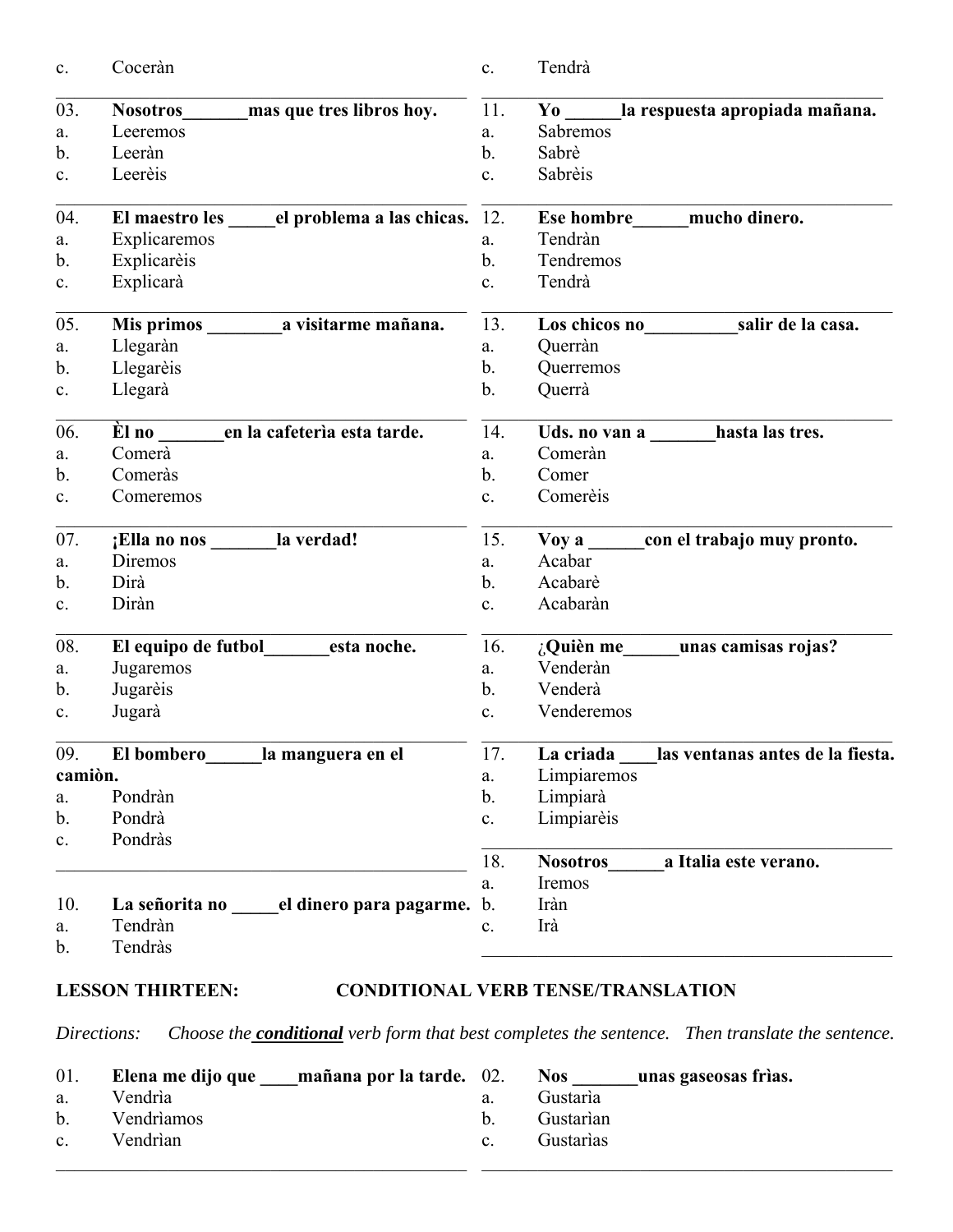| 03.            | las ocho cuando ellos llegaron.                | 08.            | la hora, pero està roto.<br>El reloj                            |
|----------------|------------------------------------------------|----------------|-----------------------------------------------------------------|
| a.             | Seria                                          | a.             | Darian                                                          |
| $\mathbf{b}$ . | Serìan                                         | b.             | Darìa                                                           |
| c.             | Serìas                                         | c.             | Dariamos                                                        |
| 04.            | al mercado, pero me falta dinero.<br>Yo        | 09.            | las respuestas, pero no estudiè.<br>Yo                          |
| a.             | Irìa                                           | a.             | Sabrìamos                                                       |
| b.             | Irìan                                          | b.             | Sabrìa                                                          |
| c.             | Irìamos                                        | c.             | Sabriais                                                        |
| 05.            | Ellas en la piscina, pero el agua està sucio.  | 10.            | a Mèxico, pero le falta dinero.<br>La señorita                  |
| a.             | Nadarìan                                       | a.             | Viajarias                                                       |
| b.             | Nadariamos                                     | $\mathbf b$ .  | Viajaria                                                        |
| $\mathbf{c}$ . | Nadarìa                                        | $\mathbf{c}$ . | Viajarìamos                                                     |
| 06.            | un prèstamo, pero no tiene el dinero.<br>El te | 11.            | $\ddot{\cdot}$<br>¿Què hora                                     |
| a.             | Darìa                                          | a.             | Serìan                                                          |
| b.             | Darian                                         | $b$ .          | Serìa                                                           |
| c.             | Dariamos                                       | $\mathbf{c}$ . | Serìais                                                         |
| 07.            | el sillòn, pero nadie lo quiere.<br>La señora  | 12.            | el techo, pero estoy cansado.<br>$\mathbf{Y}$ o $\qquad \qquad$ |
| a.             | Venderia                                       | a.             | Repararia                                                       |
| $\mathbf{b}$ . | Venderian                                      | $\mathbf b$ .  | Repararian                                                      |
| c.             | Venderiais                                     | c.             | Repararias                                                      |
|                |                                                | 13.            | el baño, pero se rasca la barriga!<br>;La moza                  |
|                |                                                | a.             | Limpiaria                                                       |
|                |                                                | $\mathbf{b}$ . | Limpiarian                                                      |
|                |                                                | c.             | Limpiariamos                                                    |
|                |                                                | 14.            | Èl<br>a casa, pero su carro tiene llanta                        |
|                |                                                |                | desinflada.                                                     |
|                |                                                | a.             | Volveriamos                                                     |
|                |                                                | $\mathbf{b}$ . | Volveria                                                        |
|                |                                                | c.             | Volverian                                                       |

# **LESSON THIRTEEN: PRESENT VERB TENSE/TRANSLATION**

*Directions: Choose the present verb form that best completes the sentence. Then translate the sentence.*

| 01.           | $Ud$ .?<br>$\lambda$ Còmo | 02.            | Me           | Pedro Vasquez. |
|---------------|---------------------------|----------------|--------------|----------------|
| A.            | Està                      | A.             | Llamo        |                |
| $\mathbf b$ . | Estoy                     | b.             | Llama        |                |
| c.            | Estàn                     | $\mathbf{c}$ . | Llaman       |                |
|               |                           |                |              |                |
| 03.           | Su hermana se<br>Ana.     | 04.            | Mis amigos   | trabajo.       |
| A.            | Llamo                     | Α.             | Buscan       |                |
| b.            | Llama                     | b.             | Busca        |                |
| c.            | Llaman                    | $\mathbf{c}$ . | <b>Busco</b> |                |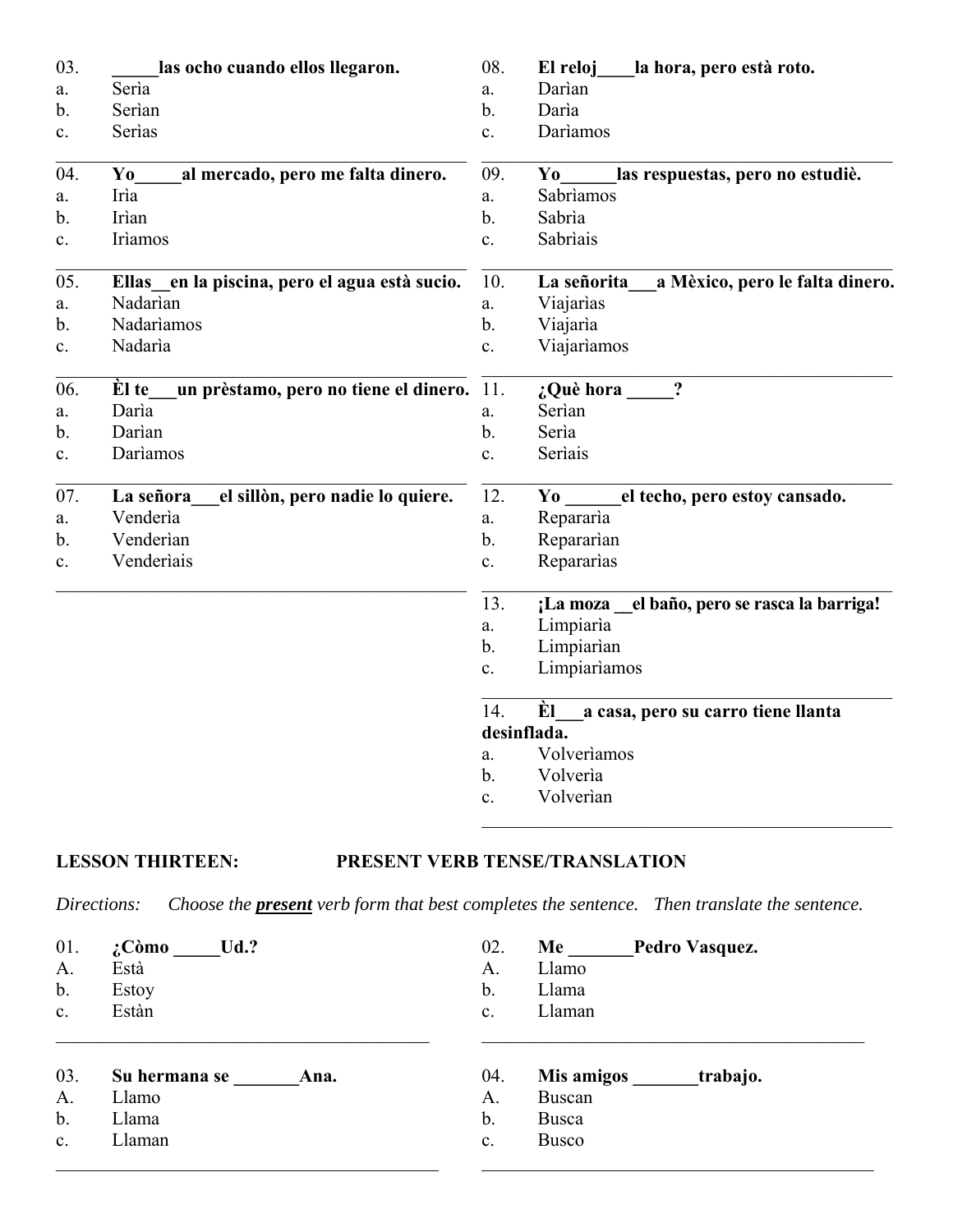| Siente<br>Son<br>A.<br>A.<br>$\mathbf{b}$ .<br>Somos<br>Siento<br>b.<br><b>Sientes</b><br>Es<br>c.<br>c.<br>Mi marido y yo _____mucho que hacer.<br>13.<br>06.<br>¿Adònde vosotros al cine?<br>Tiene<br>Vais<br>A.<br>a.<br>Tienes<br>$\mathbf{b}$ .<br>$\mathbf{b}$ .<br>Van<br>Tenemos<br>Voy<br>c.<br>c.<br>07.<br>Este autobùs a Toledo.<br>14.<br>El señor Gomez no gafas.<br>Voy<br>A.<br>Llevo<br>A.<br>Llevamos<br>$\mathbf b$ .<br>Vas<br>b.<br>Va<br>Lleva<br>c.<br>c.<br>08.<br>Las clases ________ la semana que viene.<br>Todos vosotros _____ un poco de descanso.<br>15.<br>Necesitàis<br>Empiezo<br>A.<br>A.<br>$\mathbf{b}$ .<br>Necesitan<br>$\mathbf b$ .<br>Empiezan<br>Necesito<br>Empezàis<br>$\mathbf{c}.$<br>c.<br>$i$ Què _____________, niños?<br>Juan, tù ________ aburrido.<br>16.<br>09.<br>Pareces<br>A.<br>Desayunan<br>A.<br>$\mathbf{b}$ .<br>Parezco<br>$\mathbf b$ .<br>Desayuna<br>Desayuno<br>Parecemos<br>c.<br>c.<br>10.<br>17.<br>Mi madre ________ la cena.<br>La economia _______ problemas.<br>A.<br>Tienen<br>A.<br>Preparamos<br>$\mathbf{b}$ .<br>Prepara<br>b.<br>Tenemos<br>Preparo<br>Tiene<br>c.<br>c.<br>11.<br>Nuestra casa no ______ muy grande.<br>18.<br>Tù y yo nunca ______ de acuerdo.<br>Estàn<br>Es<br>A.<br>A.<br>Està<br>$h_{\cdot}$<br>Son<br>$h_{\cdot}$<br>Somos<br>Estamos<br>$\mathbf{c}$ .<br>c.<br>19.<br>escribir una carta.<br>$\mathbf{Y}$ o<br>A.<br>Quiero<br>Quieres<br>$\mathbf{b}$ .<br>Quieren<br>$\mathbf{c}.$<br>El profesor me que no soy muy aplicado.<br>20.<br>Dice<br>A.<br>Digo<br>$\mathbf{b}$ .<br>Dicen<br>$\mathbf{c}$ . | 05. | Lo _______, pero no me gusta ese libro. | 12. | ¿Què hora es?"____las ocho y media. |
|--------------------------------------------------------------------------------------------------------------------------------------------------------------------------------------------------------------------------------------------------------------------------------------------------------------------------------------------------------------------------------------------------------------------------------------------------------------------------------------------------------------------------------------------------------------------------------------------------------------------------------------------------------------------------------------------------------------------------------------------------------------------------------------------------------------------------------------------------------------------------------------------------------------------------------------------------------------------------------------------------------------------------------------------------------------------------------------------------------------------------------------------------------------------------------------------------------------------------------------------------------------------------------------------------------------------------------------------------------------------------------------------------------------------------------------------------------------------------------------------------------------------------------------------------------------------------------------------------------------------|-----|-----------------------------------------|-----|-------------------------------------|
|                                                                                                                                                                                                                                                                                                                                                                                                                                                                                                                                                                                                                                                                                                                                                                                                                                                                                                                                                                                                                                                                                                                                                                                                                                                                                                                                                                                                                                                                                                                                                                                                                    |     |                                         |     |                                     |
|                                                                                                                                                                                                                                                                                                                                                                                                                                                                                                                                                                                                                                                                                                                                                                                                                                                                                                                                                                                                                                                                                                                                                                                                                                                                                                                                                                                                                                                                                                                                                                                                                    |     |                                         |     |                                     |
|                                                                                                                                                                                                                                                                                                                                                                                                                                                                                                                                                                                                                                                                                                                                                                                                                                                                                                                                                                                                                                                                                                                                                                                                                                                                                                                                                                                                                                                                                                                                                                                                                    |     |                                         |     |                                     |
|                                                                                                                                                                                                                                                                                                                                                                                                                                                                                                                                                                                                                                                                                                                                                                                                                                                                                                                                                                                                                                                                                                                                                                                                                                                                                                                                                                                                                                                                                                                                                                                                                    |     |                                         |     |                                     |
|                                                                                                                                                                                                                                                                                                                                                                                                                                                                                                                                                                                                                                                                                                                                                                                                                                                                                                                                                                                                                                                                                                                                                                                                                                                                                                                                                                                                                                                                                                                                                                                                                    |     |                                         |     |                                     |
|                                                                                                                                                                                                                                                                                                                                                                                                                                                                                                                                                                                                                                                                                                                                                                                                                                                                                                                                                                                                                                                                                                                                                                                                                                                                                                                                                                                                                                                                                                                                                                                                                    |     |                                         |     |                                     |
|                                                                                                                                                                                                                                                                                                                                                                                                                                                                                                                                                                                                                                                                                                                                                                                                                                                                                                                                                                                                                                                                                                                                                                                                                                                                                                                                                                                                                                                                                                                                                                                                                    |     |                                         |     |                                     |
|                                                                                                                                                                                                                                                                                                                                                                                                                                                                                                                                                                                                                                                                                                                                                                                                                                                                                                                                                                                                                                                                                                                                                                                                                                                                                                                                                                                                                                                                                                                                                                                                                    |     |                                         |     |                                     |
|                                                                                                                                                                                                                                                                                                                                                                                                                                                                                                                                                                                                                                                                                                                                                                                                                                                                                                                                                                                                                                                                                                                                                                                                                                                                                                                                                                                                                                                                                                                                                                                                                    |     |                                         |     |                                     |
|                                                                                                                                                                                                                                                                                                                                                                                                                                                                                                                                                                                                                                                                                                                                                                                                                                                                                                                                                                                                                                                                                                                                                                                                                                                                                                                                                                                                                                                                                                                                                                                                                    |     |                                         |     |                                     |
|                                                                                                                                                                                                                                                                                                                                                                                                                                                                                                                                                                                                                                                                                                                                                                                                                                                                                                                                                                                                                                                                                                                                                                                                                                                                                                                                                                                                                                                                                                                                                                                                                    |     |                                         |     |                                     |
|                                                                                                                                                                                                                                                                                                                                                                                                                                                                                                                                                                                                                                                                                                                                                                                                                                                                                                                                                                                                                                                                                                                                                                                                                                                                                                                                                                                                                                                                                                                                                                                                                    |     |                                         |     |                                     |
|                                                                                                                                                                                                                                                                                                                                                                                                                                                                                                                                                                                                                                                                                                                                                                                                                                                                                                                                                                                                                                                                                                                                                                                                                                                                                                                                                                                                                                                                                                                                                                                                                    |     |                                         |     |                                     |
|                                                                                                                                                                                                                                                                                                                                                                                                                                                                                                                                                                                                                                                                                                                                                                                                                                                                                                                                                                                                                                                                                                                                                                                                                                                                                                                                                                                                                                                                                                                                                                                                                    |     |                                         |     |                                     |
|                                                                                                                                                                                                                                                                                                                                                                                                                                                                                                                                                                                                                                                                                                                                                                                                                                                                                                                                                                                                                                                                                                                                                                                                                                                                                                                                                                                                                                                                                                                                                                                                                    |     |                                         |     |                                     |
|                                                                                                                                                                                                                                                                                                                                                                                                                                                                                                                                                                                                                                                                                                                                                                                                                                                                                                                                                                                                                                                                                                                                                                                                                                                                                                                                                                                                                                                                                                                                                                                                                    |     |                                         |     |                                     |
|                                                                                                                                                                                                                                                                                                                                                                                                                                                                                                                                                                                                                                                                                                                                                                                                                                                                                                                                                                                                                                                                                                                                                                                                                                                                                                                                                                                                                                                                                                                                                                                                                    |     |                                         |     |                                     |
|                                                                                                                                                                                                                                                                                                                                                                                                                                                                                                                                                                                                                                                                                                                                                                                                                                                                                                                                                                                                                                                                                                                                                                                                                                                                                                                                                                                                                                                                                                                                                                                                                    |     |                                         |     |                                     |
|                                                                                                                                                                                                                                                                                                                                                                                                                                                                                                                                                                                                                                                                                                                                                                                                                                                                                                                                                                                                                                                                                                                                                                                                                                                                                                                                                                                                                                                                                                                                                                                                                    |     |                                         |     |                                     |
|                                                                                                                                                                                                                                                                                                                                                                                                                                                                                                                                                                                                                                                                                                                                                                                                                                                                                                                                                                                                                                                                                                                                                                                                                                                                                                                                                                                                                                                                                                                                                                                                                    |     |                                         |     |                                     |
|                                                                                                                                                                                                                                                                                                                                                                                                                                                                                                                                                                                                                                                                                                                                                                                                                                                                                                                                                                                                                                                                                                                                                                                                                                                                                                                                                                                                                                                                                                                                                                                                                    |     |                                         |     |                                     |
|                                                                                                                                                                                                                                                                                                                                                                                                                                                                                                                                                                                                                                                                                                                                                                                                                                                                                                                                                                                                                                                                                                                                                                                                                                                                                                                                                                                                                                                                                                                                                                                                                    |     |                                         |     |                                     |
|                                                                                                                                                                                                                                                                                                                                                                                                                                                                                                                                                                                                                                                                                                                                                                                                                                                                                                                                                                                                                                                                                                                                                                                                                                                                                                                                                                                                                                                                                                                                                                                                                    |     |                                         |     |                                     |
|                                                                                                                                                                                                                                                                                                                                                                                                                                                                                                                                                                                                                                                                                                                                                                                                                                                                                                                                                                                                                                                                                                                                                                                                                                                                                                                                                                                                                                                                                                                                                                                                                    |     |                                         |     |                                     |
|                                                                                                                                                                                                                                                                                                                                                                                                                                                                                                                                                                                                                                                                                                                                                                                                                                                                                                                                                                                                                                                                                                                                                                                                                                                                                                                                                                                                                                                                                                                                                                                                                    |     |                                         |     |                                     |
|                                                                                                                                                                                                                                                                                                                                                                                                                                                                                                                                                                                                                                                                                                                                                                                                                                                                                                                                                                                                                                                                                                                                                                                                                                                                                                                                                                                                                                                                                                                                                                                                                    |     |                                         |     |                                     |
|                                                                                                                                                                                                                                                                                                                                                                                                                                                                                                                                                                                                                                                                                                                                                                                                                                                                                                                                                                                                                                                                                                                                                                                                                                                                                                                                                                                                                                                                                                                                                                                                                    |     |                                         |     |                                     |
|                                                                                                                                                                                                                                                                                                                                                                                                                                                                                                                                                                                                                                                                                                                                                                                                                                                                                                                                                                                                                                                                                                                                                                                                                                                                                                                                                                                                                                                                                                                                                                                                                    |     |                                         |     |                                     |
|                                                                                                                                                                                                                                                                                                                                                                                                                                                                                                                                                                                                                                                                                                                                                                                                                                                                                                                                                                                                                                                                                                                                                                                                                                                                                                                                                                                                                                                                                                                                                                                                                    |     |                                         |     |                                     |
|                                                                                                                                                                                                                                                                                                                                                                                                                                                                                                                                                                                                                                                                                                                                                                                                                                                                                                                                                                                                                                                                                                                                                                                                                                                                                                                                                                                                                                                                                                                                                                                                                    |     |                                         |     |                                     |
|                                                                                                                                                                                                                                                                                                                                                                                                                                                                                                                                                                                                                                                                                                                                                                                                                                                                                                                                                                                                                                                                                                                                                                                                                                                                                                                                                                                                                                                                                                                                                                                                                    |     |                                         |     |                                     |
|                                                                                                                                                                                                                                                                                                                                                                                                                                                                                                                                                                                                                                                                                                                                                                                                                                                                                                                                                                                                                                                                                                                                                                                                                                                                                                                                                                                                                                                                                                                                                                                                                    |     |                                         |     |                                     |
|                                                                                                                                                                                                                                                                                                                                                                                                                                                                                                                                                                                                                                                                                                                                                                                                                                                                                                                                                                                                                                                                                                                                                                                                                                                                                                                                                                                                                                                                                                                                                                                                                    |     |                                         |     |                                     |
|                                                                                                                                                                                                                                                                                                                                                                                                                                                                                                                                                                                                                                                                                                                                                                                                                                                                                                                                                                                                                                                                                                                                                                                                                                                                                                                                                                                                                                                                                                                                                                                                                    |     |                                         |     |                                     |
|                                                                                                                                                                                                                                                                                                                                                                                                                                                                                                                                                                                                                                                                                                                                                                                                                                                                                                                                                                                                                                                                                                                                                                                                                                                                                                                                                                                                                                                                                                                                                                                                                    |     |                                         |     |                                     |

**LESSON THIRTEEN: GENERAL GRAMMAR AND USAGE/TRANSLATION**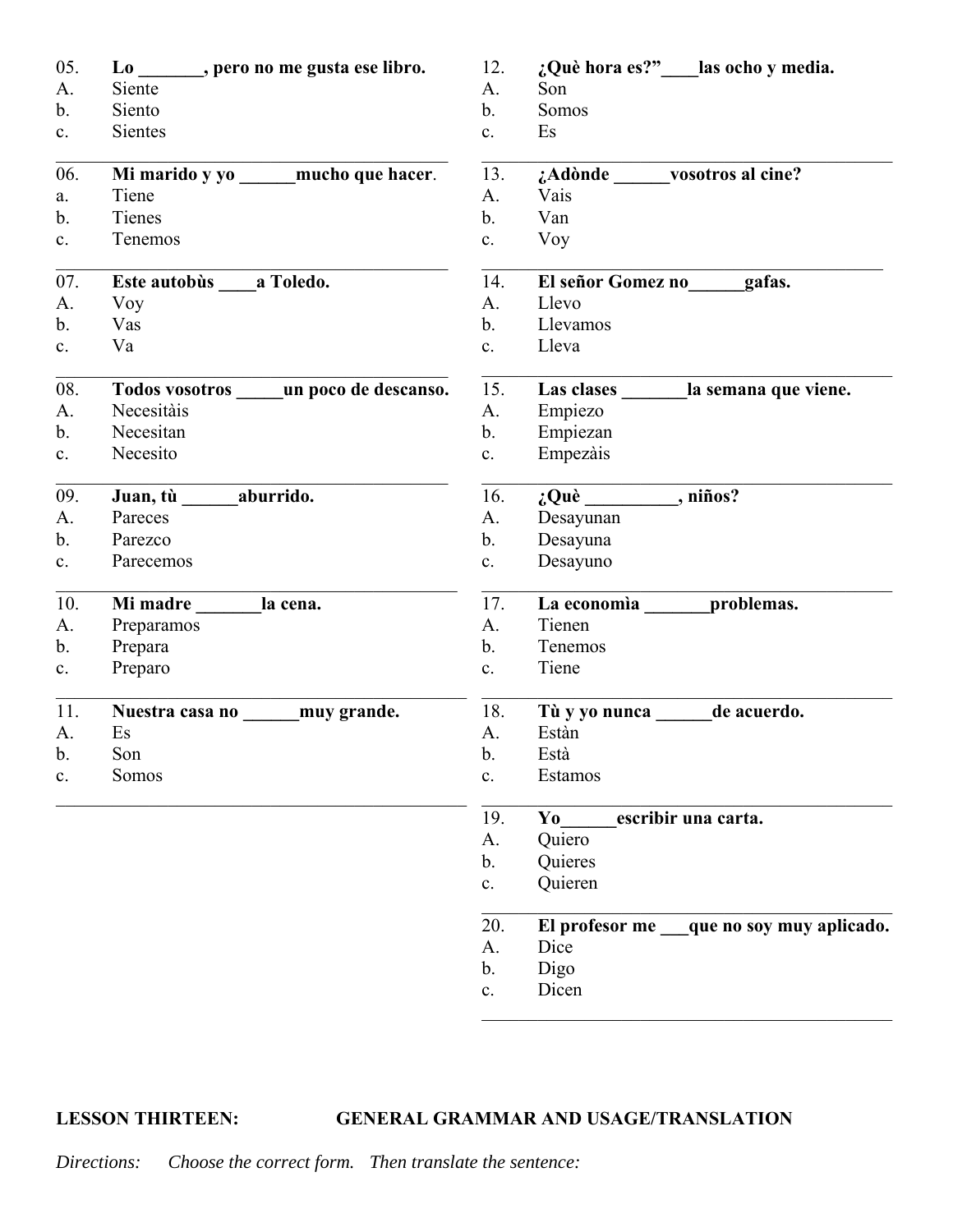| 01.            | Me Josè.                         | 10.           | Los platos en la mesa.                                                                                                                                                                                                           |
|----------------|----------------------------------|---------------|----------------------------------------------------------------------------------------------------------------------------------------------------------------------------------------------------------------------------------|
| a.             | Llama                            | a.            | Es                                                                                                                                                                                                                               |
| $\mathbf b$ .  | Llamo                            | $\mathbf b$ . | Son                                                                                                                                                                                                                              |
| c.             | Llaman                           | c.            | Estàn                                                                                                                                                                                                                            |
| 02.            |                                  | 11.           | Tù muy joven.                                                                                                                                                                                                                    |
| a.             | Mucho                            | a.            | Es                                                                                                                                                                                                                               |
| $\mathbf{b}$ . | Dulce                            | b.            | Estàs                                                                                                                                                                                                                            |
| c.             | Azul                             | c.            | Eres                                                                                                                                                                                                                             |
| 03.            | bailar.<br><b>Me</b>             | 12.           | Voy baño.                                                                                                                                                                                                                        |
| a.             | Quiero                           | a.            | A el                                                                                                                                                                                                                             |
| $\mathbf b$ .  | Quieren                          | b.            | A <sup>1</sup>                                                                                                                                                                                                                   |
| c.             | Gusta                            | c.            | E1                                                                                                                                                                                                                               |
| 04.            | ¿Habla_________español?          | 13.           | $\lambda$ Còmo està Ud.?                                                                                                                                                                                                         |
| a.             | Tù                               | a.            | De nada                                                                                                                                                                                                                          |
| $\mathbf{b}$ . | Ud.                              | b.            | Gracias                                                                                                                                                                                                                          |
| $C_{\cdot}$    | Por                              | c.            | Muy bien                                                                                                                                                                                                                         |
| 05.            | acuesto tarde.                   | 14.           | Los chicos estudian en la __________.                                                                                                                                                                                            |
| a.             | Me                               | a.            | Sala de espera                                                                                                                                                                                                                   |
| $\mathbf b$ .  | Mi                               | $\mathbf b$ . | Torre                                                                                                                                                                                                                            |
| c.             | Yo                               | c.            | Escuela                                                                                                                                                                                                                          |
| 06.            | Dos y nueve son<br>              | 15.           | i cuestan los billetes?                                                                                                                                                                                                          |
| a.             | Doce                             | a.            | Què                                                                                                                                                                                                                              |
| $\mathbf b$ .  | Quince                           | b.            | Cuànto                                                                                                                                                                                                                           |
| c.             | Once                             | c.            | Còmo                                                                                                                                                                                                                             |
| 07.            | Me duele                         | 16.           | Este sillòn es muy<br>intervalse de la contrata del contrata del contrata del contrata del contrata del contrata del contrata del contrata del contrata del contrata del contrata del contrata del contrata del contrata del con |
| a.             | La cabeza                        | a.            | Còmodo                                                                                                                                                                                                                           |
| $\mathbf b$ .  | El pelo                          | b.            | Cierra                                                                                                                                                                                                                           |
| $c_{\cdot}$    | La cerveza                       | $\mathbf{c}.$ | Hay                                                                                                                                                                                                                              |
| 08.            | viento.                          | 17.           | <b>Hay muchos</b><br>en la biblioteca.                                                                                                                                                                                           |
| a.             | Gusta                            | a.            | Platos                                                                                                                                                                                                                           |
| $\mathbf{b}$ . | Puede                            | b.            | Nombres                                                                                                                                                                                                                          |
| c.             | Hace                             | $\mathbf{c}.$ | Libros                                                                                                                                                                                                                           |
| 09.            | hablar con ella.<br><b>Tengo</b> | 18.           | rubio.                                                                                                                                                                                                                           |
| a.             | Que                              | a.            | Problema                                                                                                                                                                                                                         |
| $\mathbf b$ .  | A                                | $\mathbf b$ . | Pelo                                                                                                                                                                                                                             |
| c.             | Al                               | $\mathbf{c}.$ | Ventana                                                                                                                                                                                                                          |
|                |                                  |               |                                                                                                                                                                                                                                  |

## 19. **Enero y febrero son \_\_\_\_\_\_\_\_.**

- a. Semanas del mes
- b. Años de la semana
- c. Meses del año

# 20. **¿\_\_\_\_\_està el supermercado?**

- a. Por què
- b. Còmo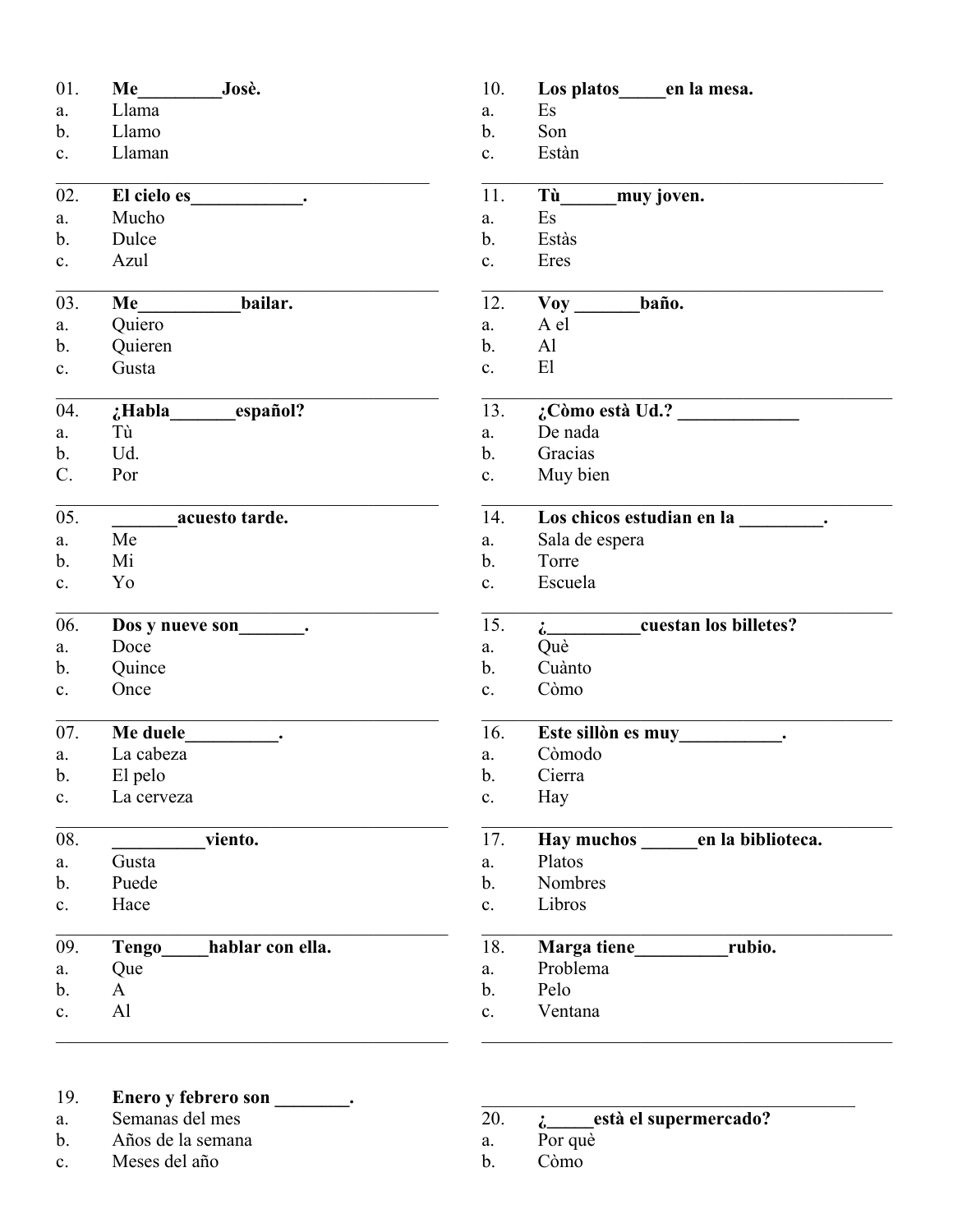| c. | Dònde |
|----|-------|
|    |       |

|               |                                     | 30.            | La madre de mi padre _________.                                                                                |
|---------------|-------------------------------------|----------------|----------------------------------------------------------------------------------------------------------------|
| 21.           | En mi ciudad, siempre llueve.       | a.             | Nunca come                                                                                                     |
| a.            | Nunca                               | $\mathbf{b}$ . | Es mi abuela                                                                                                   |
| b.            | Mucho                               | c.             | Se vende                                                                                                       |
| c.            | Casi                                | 31.            | Muchas gracias. __________                                                                                     |
| 22.           | treinta años.                       | a.             | De nada                                                                                                        |
| a.            | Hago                                | $\mathbf{b}$ . | Por favor                                                                                                      |
| b.            | Soy                                 | c.             | De verdad                                                                                                      |
| c.            | Tengo                               |                |                                                                                                                |
|               |                                     | 32.            | Mariana es una chica (1945).                                                                                   |
| 23.           | $\frac{1}{2}$ se llama Ud.?         | a.             | Inglaterra                                                                                                     |
| a.            | Què                                 | b.             | Ingleses                                                                                                       |
| $b$ .         | Còmo                                | c.             | Inglesa                                                                                                        |
| c.            | Cuàl                                |                |                                                                                                                |
|               |                                     | 33.            | Una semana consiste en la semana consiste en la semana consiste en la semana de la semana de la semana de la s |
| 24.           |                                     | a.             | Seis meses                                                                                                     |
| a.            | Perezosa                            | b.             | Catorce horas                                                                                                  |
| b.            | Blanca                              | $c_{\cdot}$    | Siete dias.                                                                                                    |
| c.            | Gorda                               | 34.            |                                                                                                                |
| 25.           | El verano viene ______la primavera. | a.             | Voy                                                                                                            |
| a.            | Despuès de                          | $\mathbf{b}$ . | Vamos                                                                                                          |
| b.            | Para                                | c.             | Ir                                                                                                             |
| c.            | Contra                              |                |                                                                                                                |
|               |                                     | 35.            | i es el hombre en la televisión?                                                                               |
| 26.           | $i$ Què hora es?                    | a.             | Cuànto                                                                                                         |
| a.            | Es el once                          | b.             | Adònde                                                                                                         |
| b.            | Son las una                         | c.             | Quièn                                                                                                          |
| c.            | Son las ocho                        |                |                                                                                                                |
|               |                                     | 36.            | Hay un reloj en _____ pared.                                                                                   |
| 27.           | Hoy es mi                           | a.             | El                                                                                                             |
| a.            | Navidad                             | $\mathbf b$ .  | Los                                                                                                            |
| b.            | Hermano                             | c.             | La                                                                                                             |
| $\mathbf{c}.$ | Cumpleaños                          |                |                                                                                                                |
|               |                                     | 37.            | Primero Juan se ducha; se afeita.                                                                              |
| 28.           | $\bf{No}$<br>lo que dices.          | a.             | Tanto                                                                                                          |
| a.            | Puedo                               | b.             | Pero                                                                                                           |
| $\mathbf b$ . | Estàs                               | c.             | Luego                                                                                                          |
| c.            | Entiendo                            |                |                                                                                                                |
|               |                                     | 38.            | de nacimiento es 04-04-2006.<br>Mi                                                                             |
| 29.           | , y necesito comer.<br>Tengo        | a.             | Tiempo                                                                                                         |
| a.            | Suerte                              | b.             | Calle                                                                                                          |
| b.            | Hambre                              | c.             | Fecha                                                                                                          |
| c.            | Floristas                           |                |                                                                                                                |
| 39.           | Es el presidente Estados Unidos.    | 40.            | Los arboles pierden sus hojas                                                                                  |
| a.            | De la                               | a.             | Por favor                                                                                                      |
| b.            | De los                              | b.             | De acuerdo                                                                                                     |
| c.            | En la                               | c.             | En el otono.                                                                                                   |
|               |                                     |                |                                                                                                                |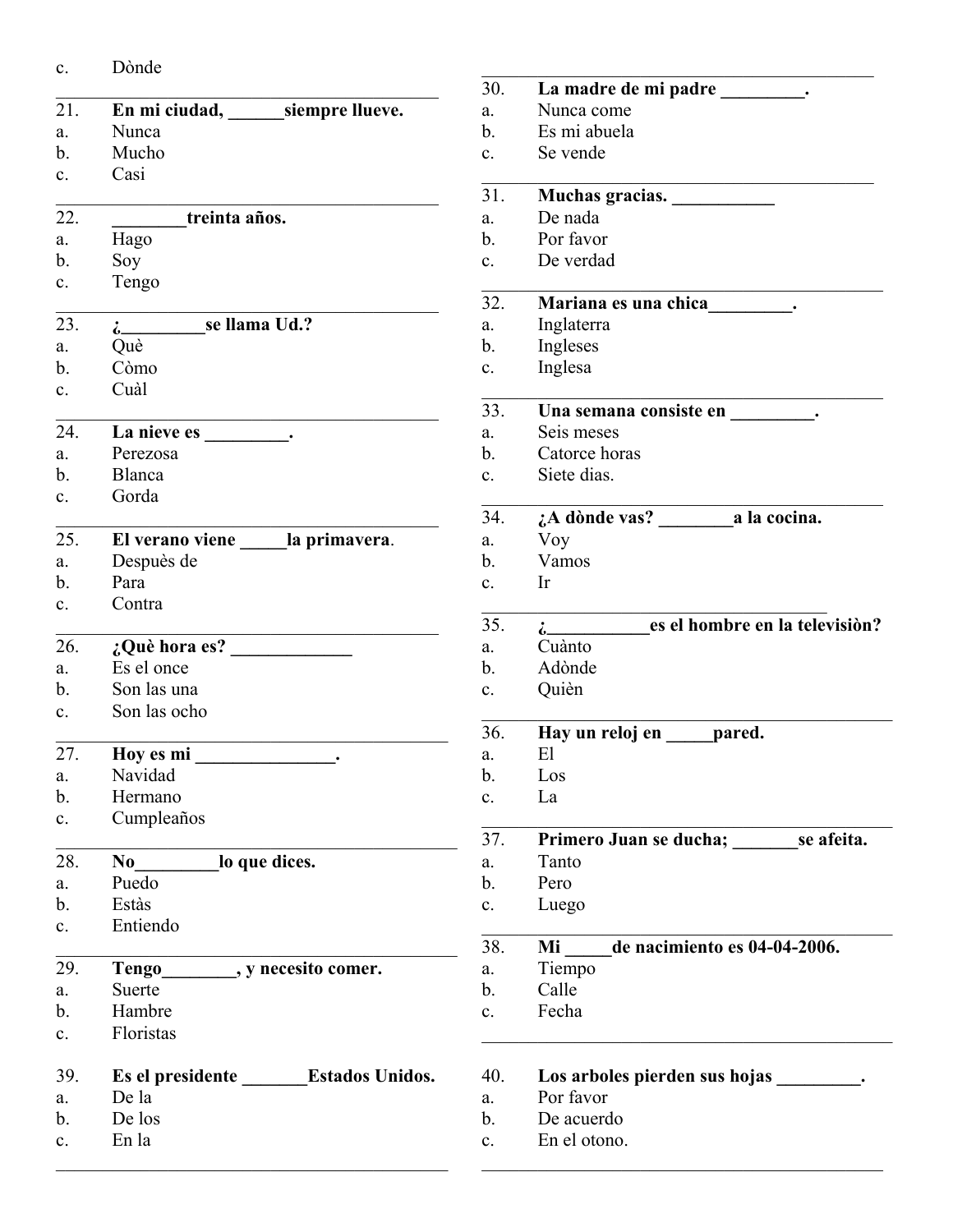| 41.            | es el mejor restaurante?                       | 45.            | Tenemos animales: gatos, conejos, y         |
|----------------|------------------------------------------------|----------------|---------------------------------------------|
| a.             | Cuàndo                                         | a.             | <b>Nietos</b>                               |
| $\mathbf{b}$ . | Còmo                                           | b.             | Coches                                      |
| $\mathbf{c}$ . | Cuàl                                           | C <sub>1</sub> | Perros                                      |
| 42.            | Llevo una yuna falda.                          | 46.            | Esta fiesta es en el<br>de julio.           |
| a.             | Pajaro                                         | a.             | Verano                                      |
| $\mathbf b$ .  | <b>Blusa</b>                                   | $\mathbf{b}$ . | Dia                                         |
| c.             | Agua                                           | c.             | Mes                                         |
| 43.            | ¿De los siguientes, cuàl no es para la cocina? | 47.            | Felipe y Antonio juegan<br>tenis.           |
| a.             | La cama                                        | a.             | E1                                          |
| $\mathbf b$ .  | El horno                                       | $\mathbf b$ .  | A <sub>1</sub>                              |
| $\mathbf{c}$ . | El frigorífico (refrigerador)                  | C <sub>1</sub> | De                                          |
| 44.            | Tellamo____<br>telèfono.                       | 48.            | El perro està<br>la mesa.                   |
| a.             | Para                                           | a.             | Debajo de                                   |
| b.             | Por                                            | $\mathbf b$ .  | Sin                                         |
| c.             | El                                             | c.             | Contigo                                     |
|                |                                                | 49.            | alto de la ciudad.<br><b>Este hotel es</b>  |
|                |                                                | a.             | El màs                                      |
|                |                                                | $\mathbf{b}$ . | La mayor                                    |
|                |                                                | c.             | Màs                                         |
|                |                                                | 50.            | me gusta ir a cenar afuera.<br>$\mathbf{A}$ |
|                |                                                | a.             | Mì                                          |
|                |                                                | b.             | Tì                                          |
|                |                                                | c.             | <b>Nos</b>                                  |

# **LESSON THIRTEEN: PRONOUNS**

*Directions: Match the pronouns to their English translations:*

| <b>SUBJECT</b> |                  | b.        |                  |     | <b>DIRECT OBJECT</b>   |    |                    |
|----------------|------------------|-----------|------------------|-----|------------------------|----|--------------------|
| 01.            | Yo               | c.        | He               | 01. | Lo                     | a. | Them(fem)          |
| 02.            | Uds.             | d.        | You (plu/form)   | 02. | Me                     | b. | Him/it             |
| 03.            | <b>Nosotros</b>  | e.        | We               | 03. | <b>Nos</b>             | c. | You (plu/fam)      |
| 04.            | Ellas            | f.        | You (sing/form)  | 04. | La                     | d. | Me                 |
| 05.            | Èl               | g.        | They (fem)       | 05. | Los                    | e. | Her/it             |
| 06.            | Tù               |           |                  | 06. | $\mathrm{Os}$          | f. | Us                 |
| 07.            | Ud.              | a.        | Myself           | 07. | Las                    | g. | Them(masc)         |
|                | <b>REFLEXIVE</b> | b.        | Yourself (sing)  |     | <b>INDIRECT OBJECT</b> |    |                    |
| 01.            | Te               | c.        | Yourselves (fam) | 01. | Les/se                 | a. | To/for you (fam)   |
| 02.            | $\mathrm{Os}$    | $\rm d$ . | Him/her/them     | 02. | <b>Nos</b>             | b. | To/for you/them    |
| 03.            | Se               | selves    |                  | 03. | Me                     | c. | To/for us          |
| 04.            | <b>Nos</b>       | e.        | Ourselves        | 04. | Le/se                  | d. | To/for you/him/her |
| 05.            | Me               |           |                  | 05. | Te                     | e. | To/for me          |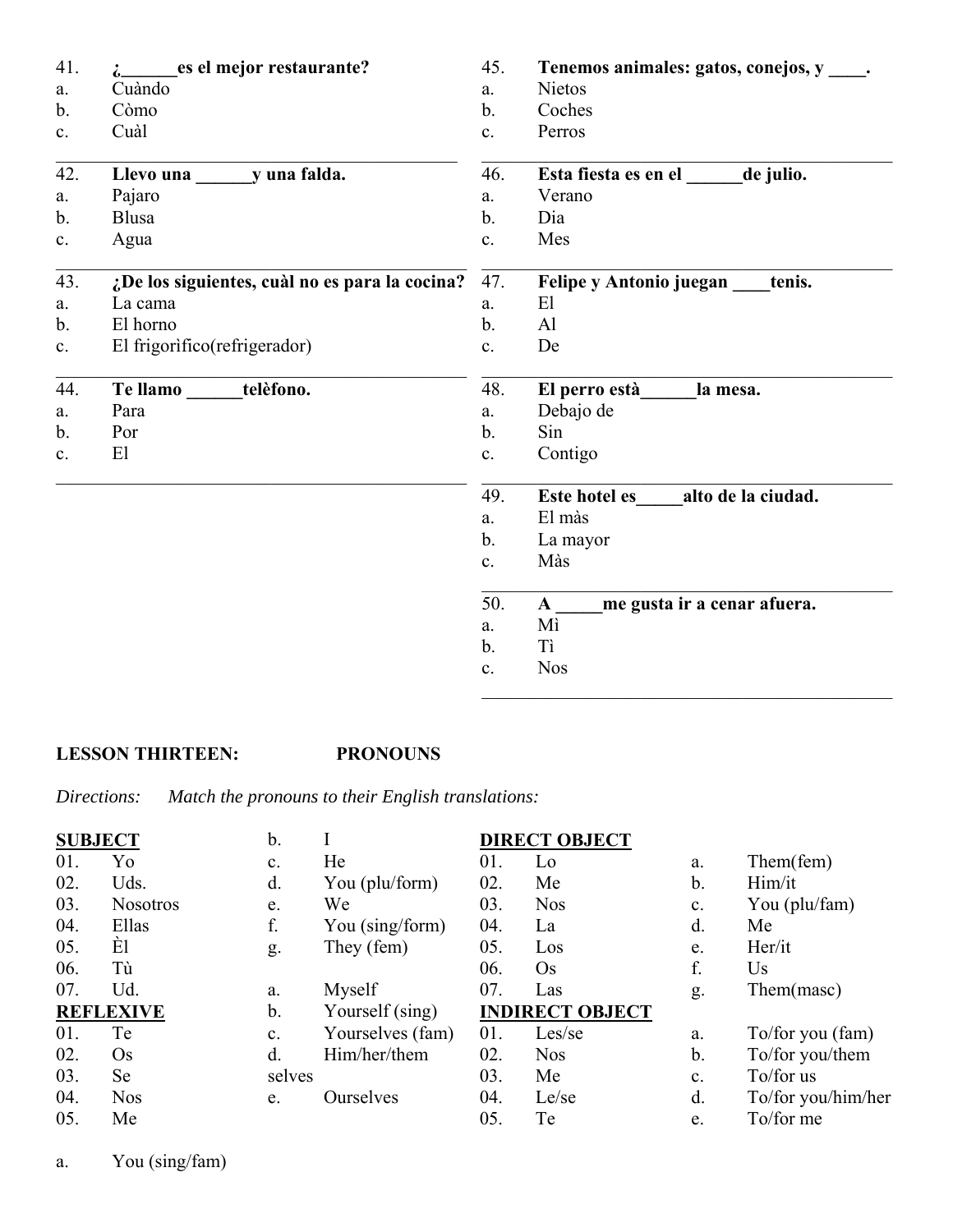### **POSSESSIVE** 01. Mi/mis 02. Nuestro-a-os-as 03. Mìo-a-os-as 04. Vuestro-a-os-as 05. Tu/tus 06. Su/sus 07. Tuyo-a-os-as 08. Suyo-a-os-as a. Yours/his/hers/their 02. s b. My c. Your (sing/fam) d. Your/his/her/their e. Mine f. Our/ours g. Your/yours (plu/fam) h. Yours (sing/fam) **DEMONSTRATIVE** 01. Este Estas 03. Aquella/esa 04. Aquellas 05. Estos 06. Ese 07. Esta 08. Esto 09. Eso a. That (masc) b. This (neutral) c. These (masc) d. That (fem) e. This (masc) f. This (fem) g. That (neutral) h. These (fem) i. Those (fem) **LESSON THIRTEEN: PRONOUN USE/TRANSLATE** *Directions: Choose the best answer. Then translate the sentences:* 01. Necesito mas cucharas. Voy a compràr<sub>\_\_\_</sub>\_\_. a. Me las b. Me los c. Me lo 02. **Ese maestro explica la lecciòn. Hay muchas estudiantes en el salòn de clase. Èl \_\_\_\_ \_\_\_\_\_explica a \_\_\_\_\_.** a. La/les/ ella b. Les/lo/el c. Les/la/ellos d. Se/la/ellos 03. **Estebàn tiene muchos libros de arte. Nos gusta ver los libros. Èl \_\_\_\_ \_\_\_\_\_ mostrarà.** a. Nos/las b. Nos/los c. Los/lo 04. **Las muchachas en el campo de juego perdieron su pelota. Tenemos su pelota.**  Vamos a devolvèr\_\_\_\_ \_\_\_ a \_\_\_\_\_\_. a. Les/la/ella b. La/se/ellos c. Se/la/ellas.  $\_$  , and the state of the state of the state of the state of the state of the state of the state of the state of the state of the state of the state of the state of the state of the state of the state of the state of the 05. **Èl sabe un cuento interesante. Quiero oir el cuento. Èl va a decìr\_\_\_\_ \_\_\_\_.** a. Me/lo b. Lo/me c. Se/lo